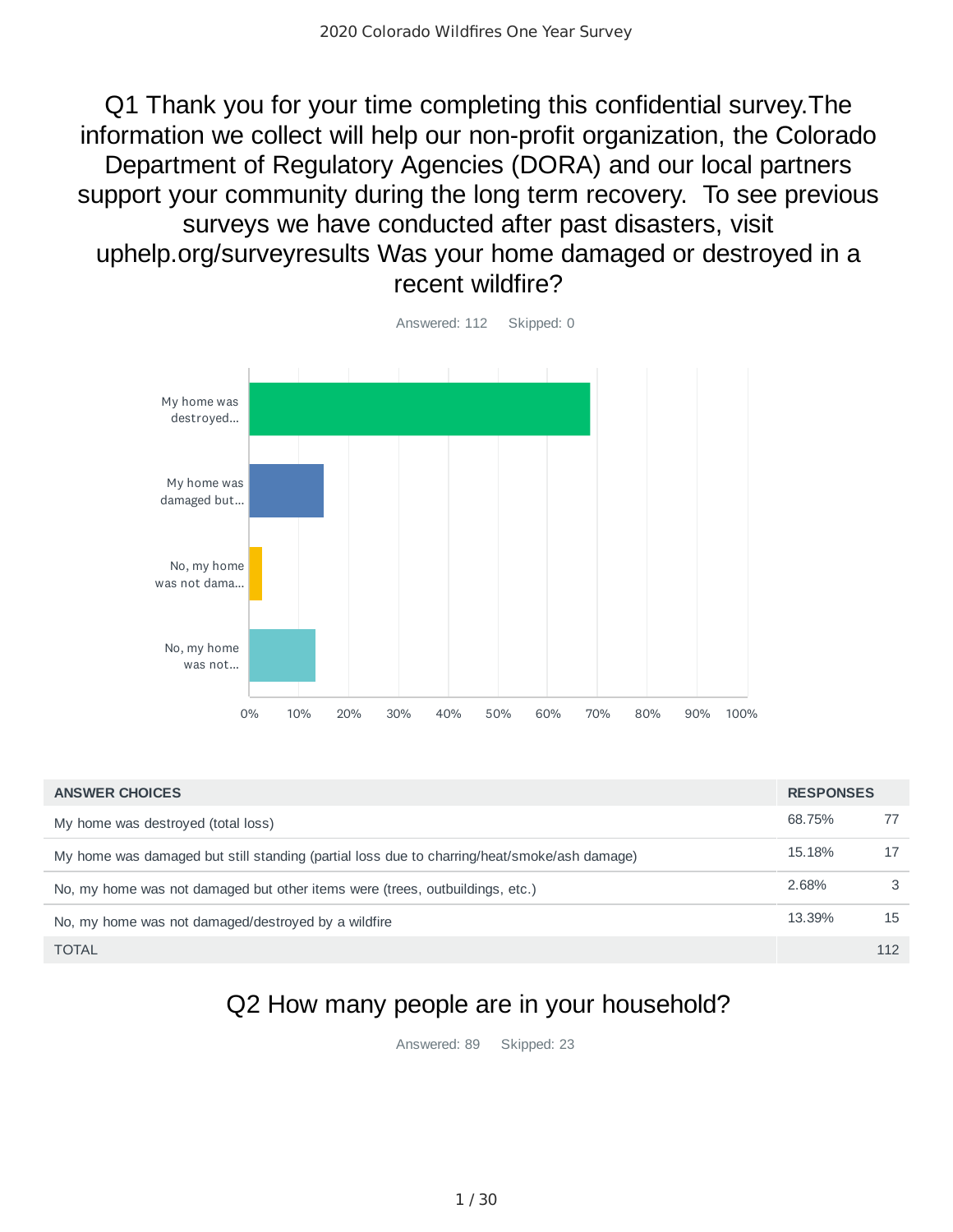

| <b>ANSWER CHOICES</b> | <b>RESPONSES</b>        |
|-----------------------|-------------------------|
| 1                     | 4.49%<br>$\overline{4}$ |
| 2                     | 60.67%<br>54            |
| 3                     | 8<br>8.99%              |
| $\overline{4}$        | 15<br>16.85%            |
| 5                     | $\mathbf{3}$<br>3.37%   |
| 6                     | $\overline{2}$<br>2.25% |
| $\overline{7}$        | 1.12%<br>$\mathbf{1}$   |
| $8+$                  | 2<br>2.25%              |
| <b>TOTAL</b>          | 89                      |

# Q3 What is the name of the wildfire that impacted your community?

Answered: 88 Skipped: 24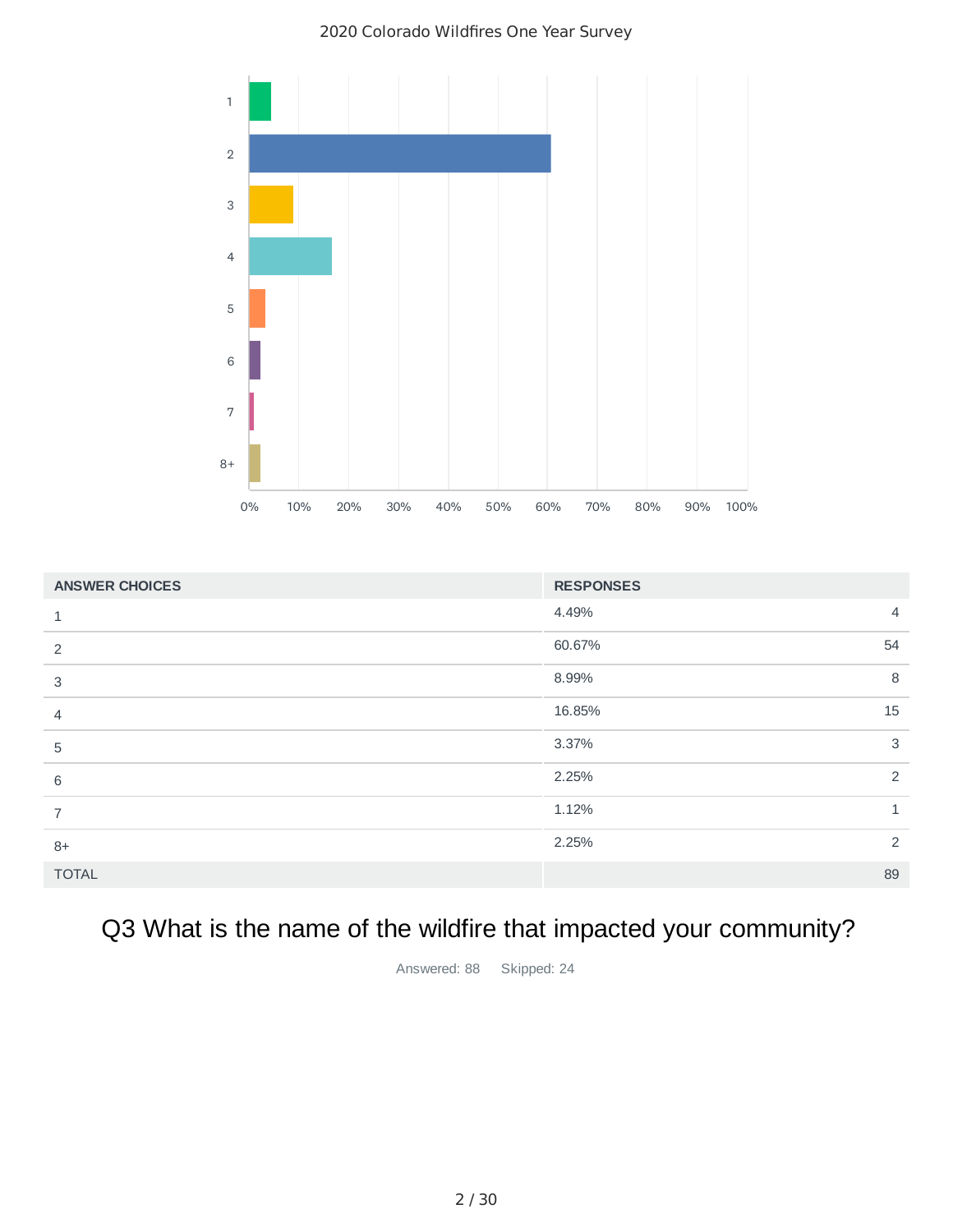

| <b>ANSWER CHOICES</b>      | <b>RESPONSES</b> |          |
|----------------------------|------------------|----------|
| 2020 Cameron Peak Fire     | 17.05%           | 15       |
| 2020 Calwood Fire          | 5.68%            | 5        |
| 2020 Lefthand Canyon Fire  | $0.00\%$         | $\Omega$ |
| 2020 East Troublesome Fire | 77.27%           | 68       |
| Other (please specify)     | $0.00\%$         | $\Omega$ |
| <b>TOTAL</b>               |                  | 88       |

# Q4 Have you filed a claim with your insurance company?

Answered: 89 Skipped: 23

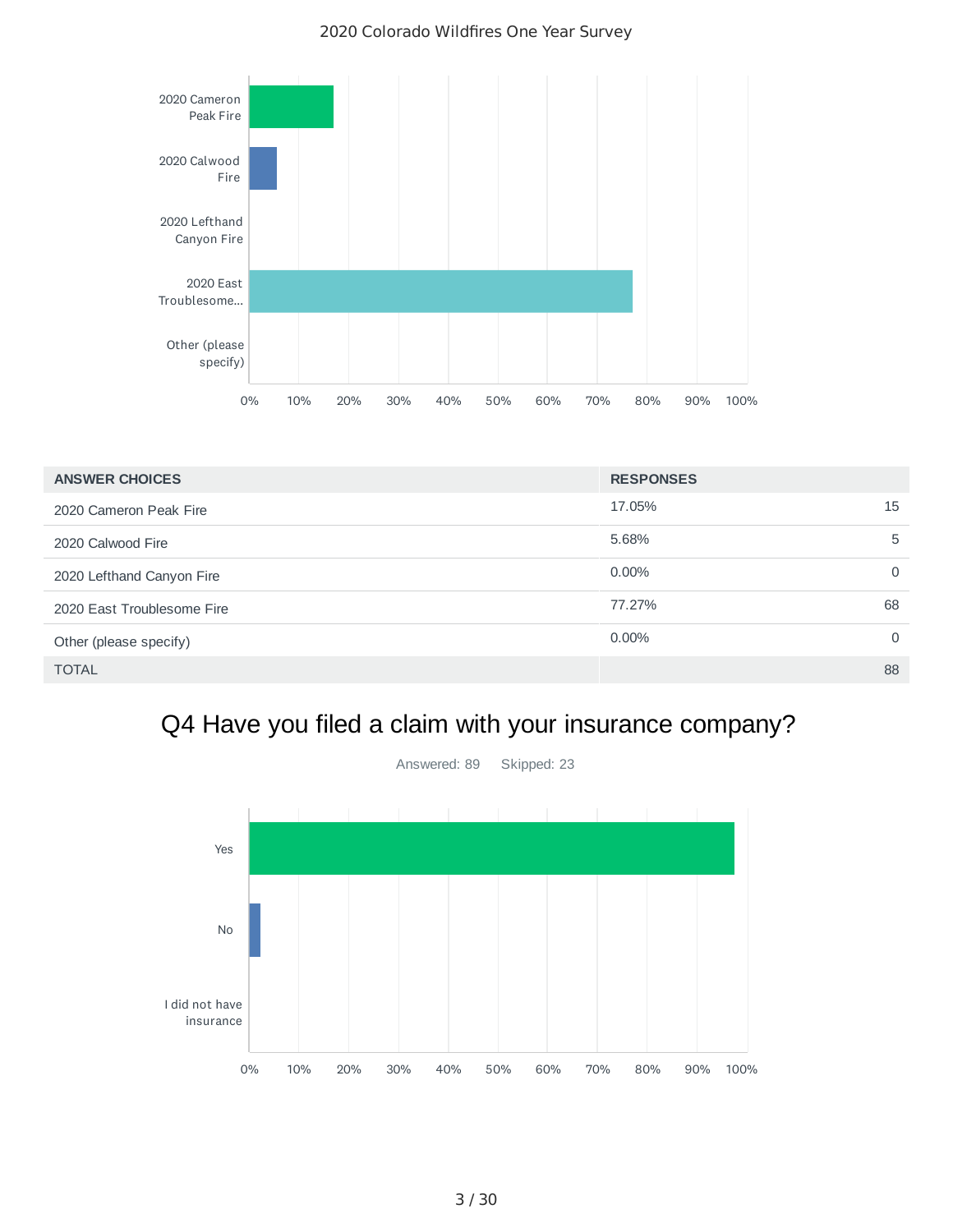| <b>ANSWER CHOICES</b>    | <b>RESPONSES</b> |               |
|--------------------------|------------------|---------------|
| Yes                      | 97.75%           | 87            |
| <b>No</b>                | 2.25%            | $\mathcal{P}$ |
| I did not have insurance | 0.00%            | $\Omega$      |
| <b>TOTAL</b>             |                  | 89            |

## Q5 Do you rent or own the home that was damaged or destroyed?



| <b>ANSWER CHOICES</b>                 | <b>RESPONSES</b> |          |
|---------------------------------------|------------------|----------|
| Rent                                  | $0.00\%$         | $\Omega$ |
| Own: This is my primary residence     | 37.65%           | 32       |
| Own: This is not my primary residence | 62.35%           | 53       |
| Own: Mobile/Manufactured home         | $0.00\%$         | $\Omega$ |
| <b>TOTAL</b>                          |                  | 85       |

## Q6 What is the name of your insurance company?

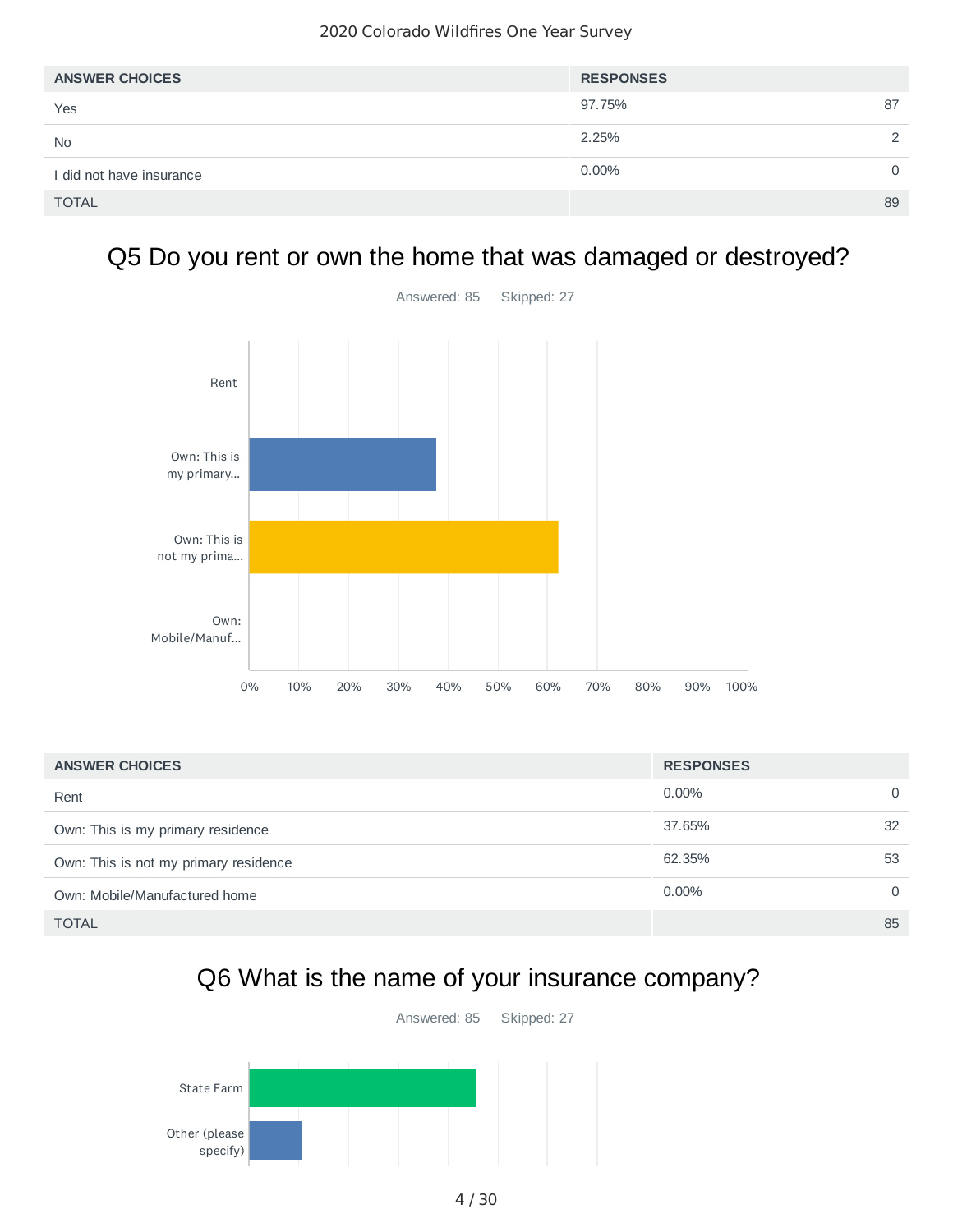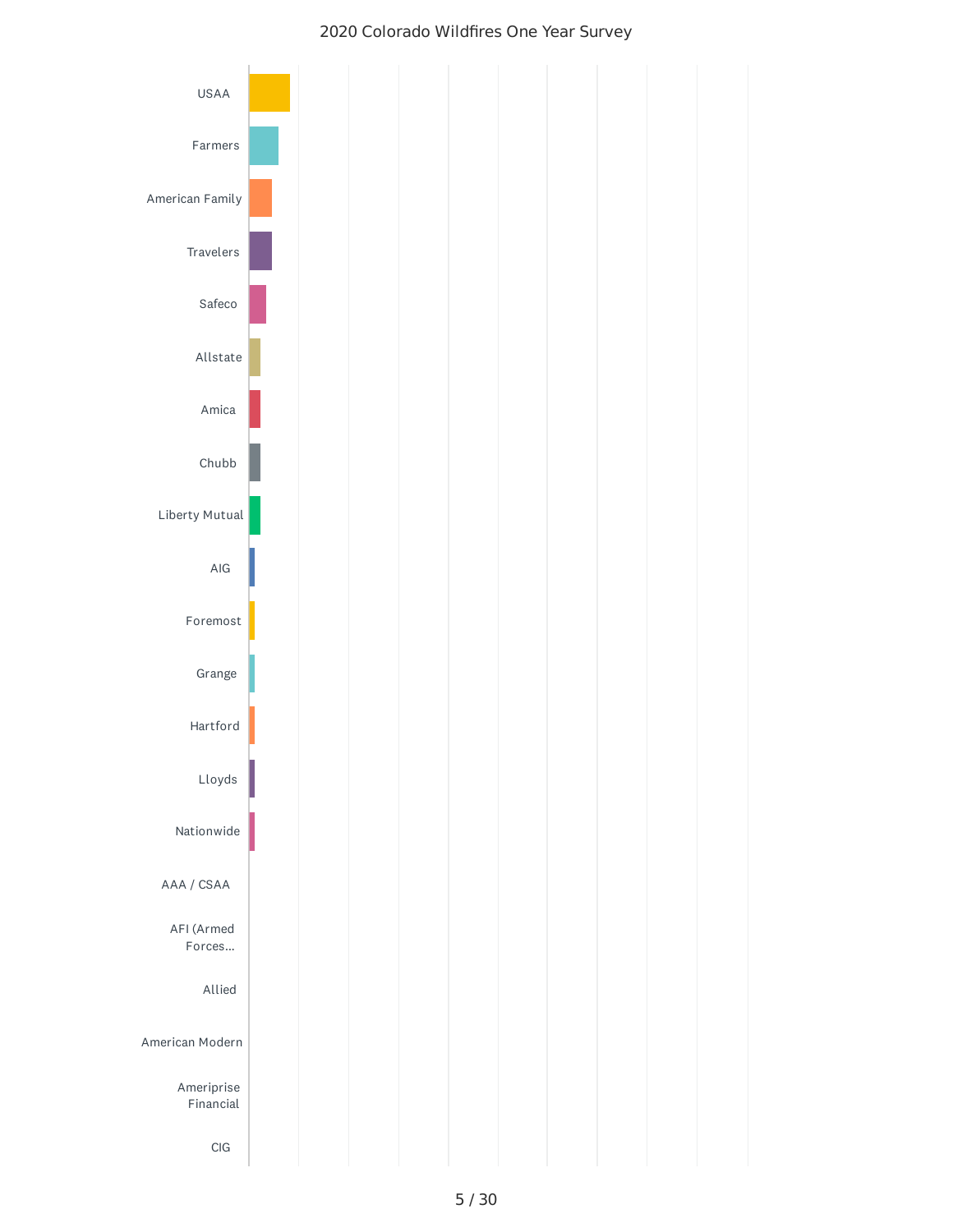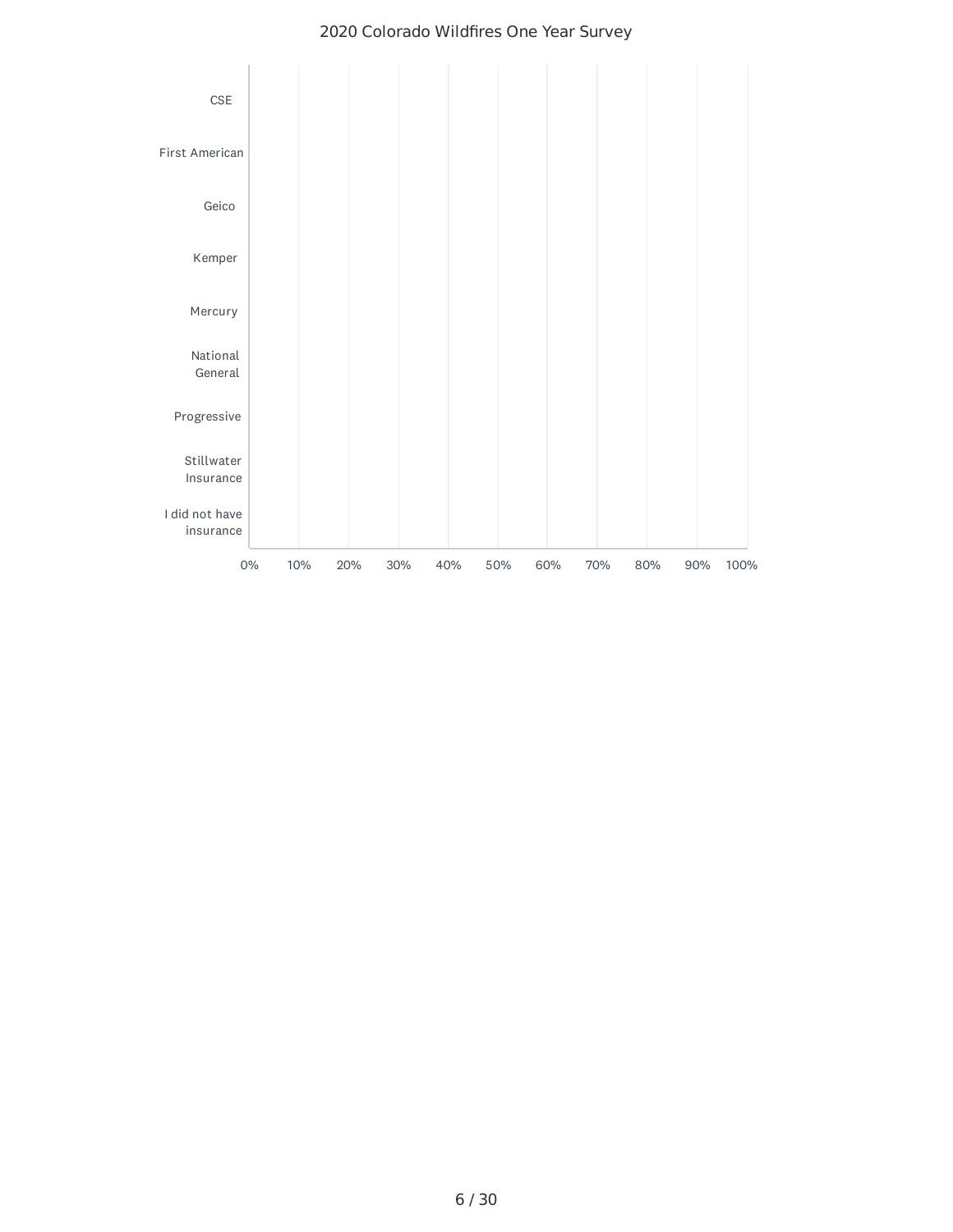| <b>ANSWER CHOICES</b>                     | <b>RESPONSES</b> |                     |
|-------------------------------------------|------------------|---------------------|
| State Farm                                | 45.88%           | 39                  |
| Other (please specify)                    | 10.59%           | $\mathsf g$         |
| <b>USAA</b>                               | 8.24%            | $\overline{7}$      |
| Farmers                                   | 5.88%            | $\sqrt{5}$          |
| American Family                           | 4.71%            | $\overline{4}$      |
| Travelers                                 | 4.71%            | $\overline{4}$      |
| Safeco                                    | 3.53%            | $\mathsf 3$         |
| Allstate                                  | 2.35%            | $\overline{2}$      |
| Amica                                     | 2.35%            | $\overline{2}$      |
| Chubb                                     | 2.35%            | $\overline{2}$      |
| Liberty Mutual                            | 2.35%            | $\overline{2}$      |
| AIG                                       | 1.18%            | $1\,$               |
| Foremost                                  | 1.18%            | $1\,$               |
| Grange                                    | 1.18%            | $1\,$               |
| Hartford                                  | 1.18%            | $\mathbf{1}$        |
| Lloyds                                    | 1.18%            | $1\,$               |
| Nationwide                                | 1.18%            | $1\,$               |
| AAA / CSAA                                | 0.00%            | $\mathsf{O}\xspace$ |
| AFI (Armed Forces Insurance)              | 0.00%            | $\mathsf{O}\xspace$ |
| Allied                                    | 0.00%            | $\mathsf{O}\xspace$ |
| American Modern                           | 0.00%            | $\mathsf{O}\xspace$ |
| Ameriprise Financial                      | 0.00%            | $\mathsf{O}\xspace$ |
| $\mathop{\hbox{\rm Cl}}\nolimits{\cal G}$ | 0.00%            | $\mathsf{O}\xspace$ |
| $\mathsf{CSE}$                            | 0.00%            | $\mathsf{O}\xspace$ |
| First American                            | $0.00\%$         | $\mathsf{O}\xspace$ |
| Geico                                     | $0.00\%$         | $\mathsf{O}\xspace$ |
| Kemper                                    | 0.00%            | $\mathsf{O}\xspace$ |
| Mercury                                   | 0.00%            | $\mathsf{O}\xspace$ |
| National General                          | 0.00%            | $\mathsf{O}\xspace$ |
| Progressive                               | 0.00%            | $\mathsf{O}\xspace$ |
| Stillwater Insurance                      | 0.00%            | $\mathsf{O}\xspace$ |
| I did not have insurance                  | 0.00%            | $\mathsf{O}\xspace$ |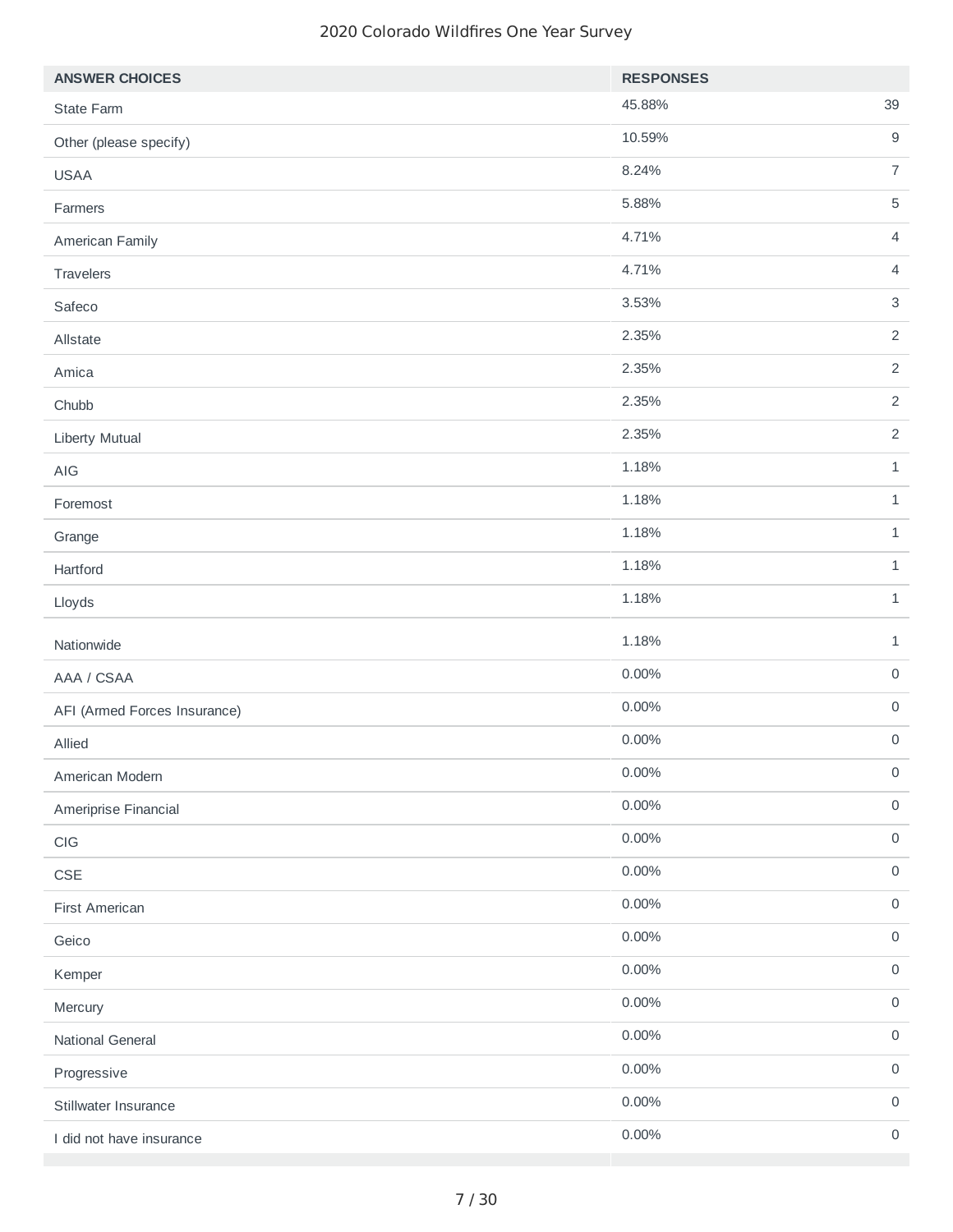#### Q7 When did your insurer give you the first payment for repairing or replacing your "dwelling"?

Answered: 79 Skipped: 33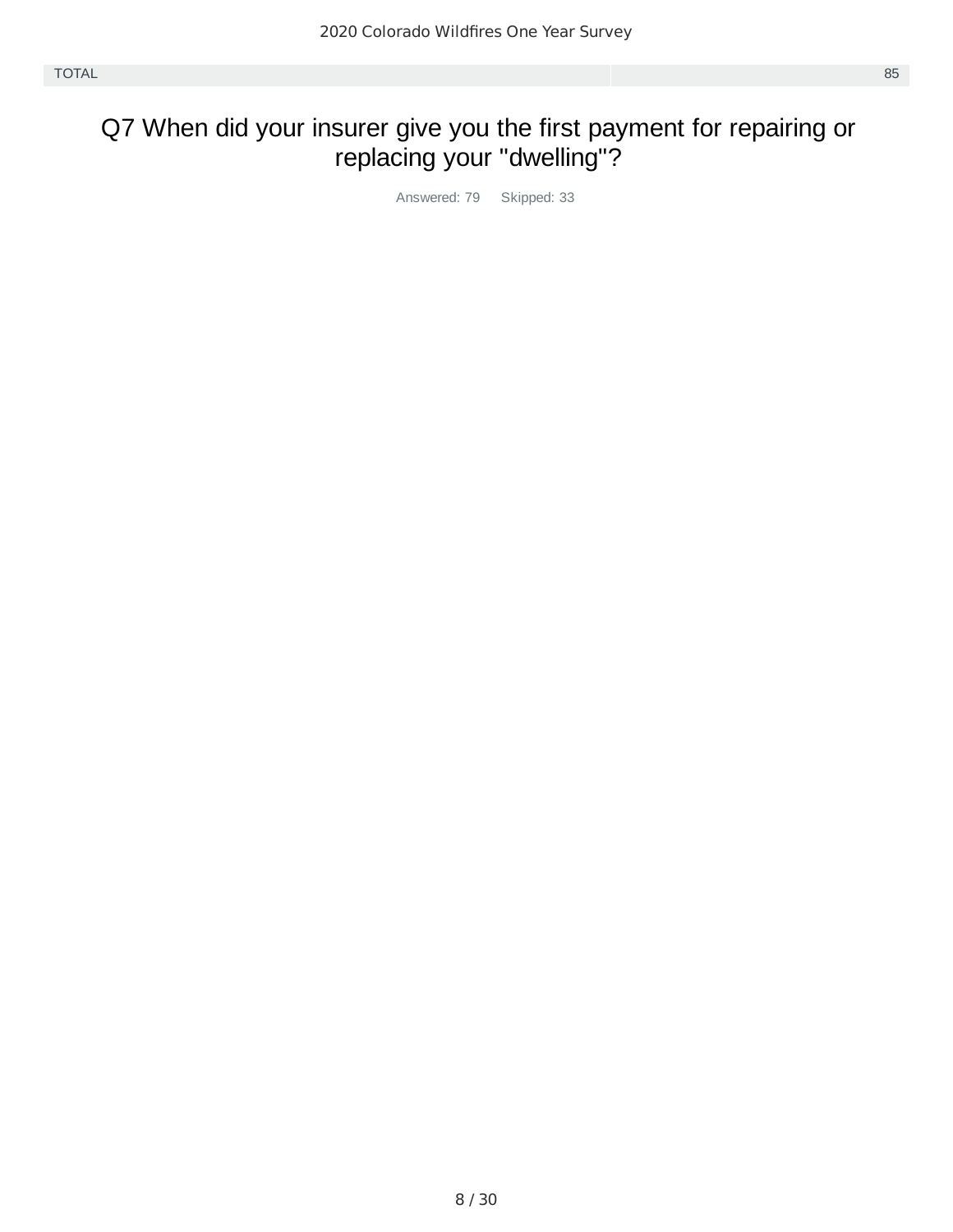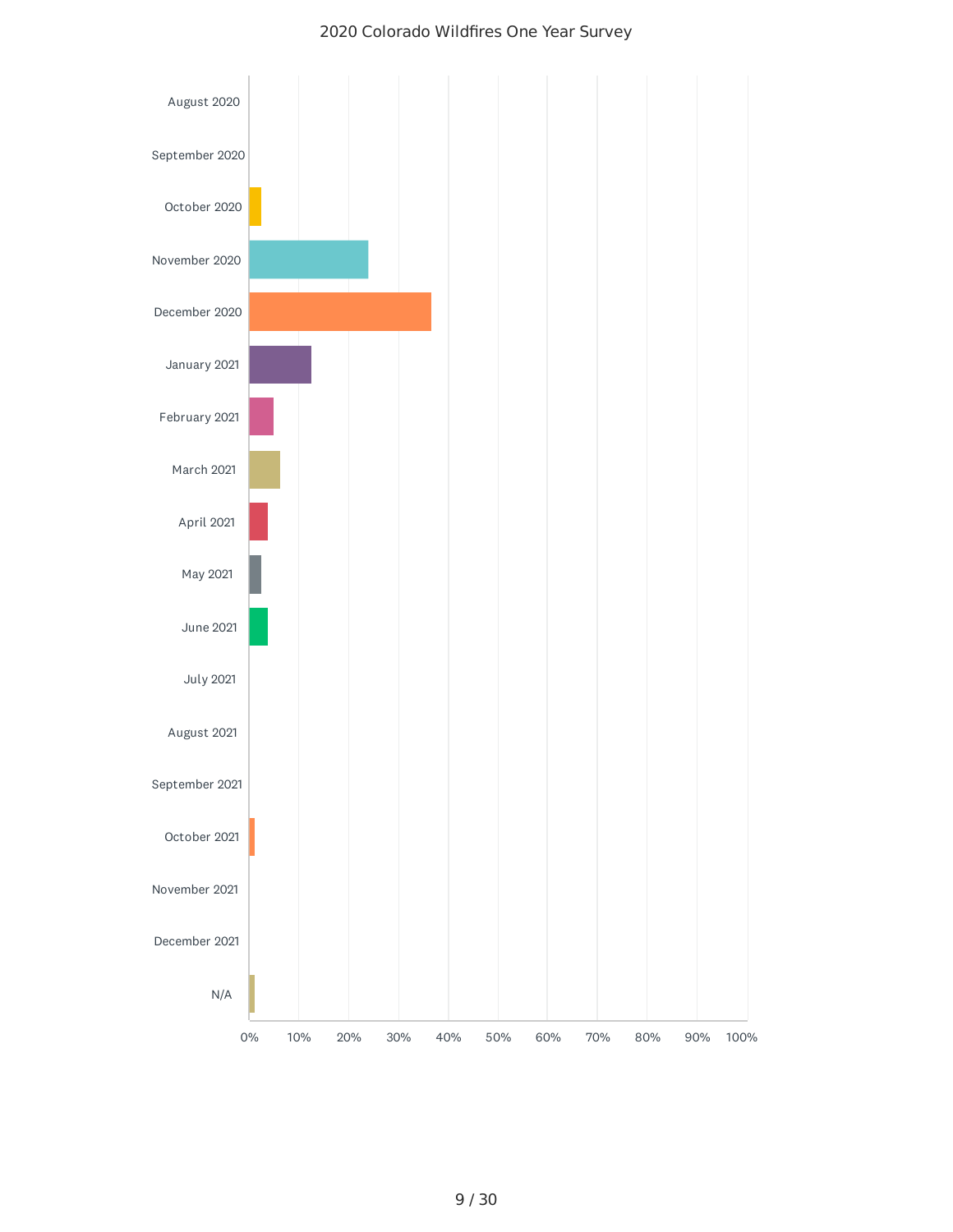| <b>ANSWER CHOICES</b> | <b>RESPONSES</b> |                     |
|-----------------------|------------------|---------------------|
| August 2020           | 0.00%            | $\mathsf{O}\xspace$ |
| September 2020        | 0.00%            | $\mathsf{O}\xspace$ |
| October 2020          | 2.53%            | $\overline{2}$      |
| November 2020         | 24.05%           | 19                  |
| December 2020         | 36.71%           | 29                  |
| January 2021          | 12.66%           | 10                  |
| February 2021         | 5.06%            | $\overline{4}$      |
| March 2021            | 6.33%            | $\overline{5}$      |
| April 2021            | 3.80%            | 3                   |
| May 2021              | 2.53%            | $\overline{2}$      |
| June 2021             | 3.80%            | $\mathbf{3}$        |
| <b>July 2021</b>      | $0.00\%$         | $\mathsf{O}$        |
| August 2021           | $0.00\%$         | $\mathsf{O}\xspace$ |
| September 2021        | $0.00\%$         | $\mathsf O$         |
| October 2021          | 1.27%            | $\mathbf{1}$        |
| November 2021         | 0.00%            | $\mathsf O$         |
| December 2021         | 0.00%            | $\mathsf{O}\xspace$ |
| N/A                   | 1.27%            | $\mathbf{1}$        |
| <b>TOTAL</b>          |                  | 79                  |

Q8 Has your insurance company offered you the full amount of your available "dwelling" benefits? If so, when did you settle on that amount?

Answered: 79 Skipped: 33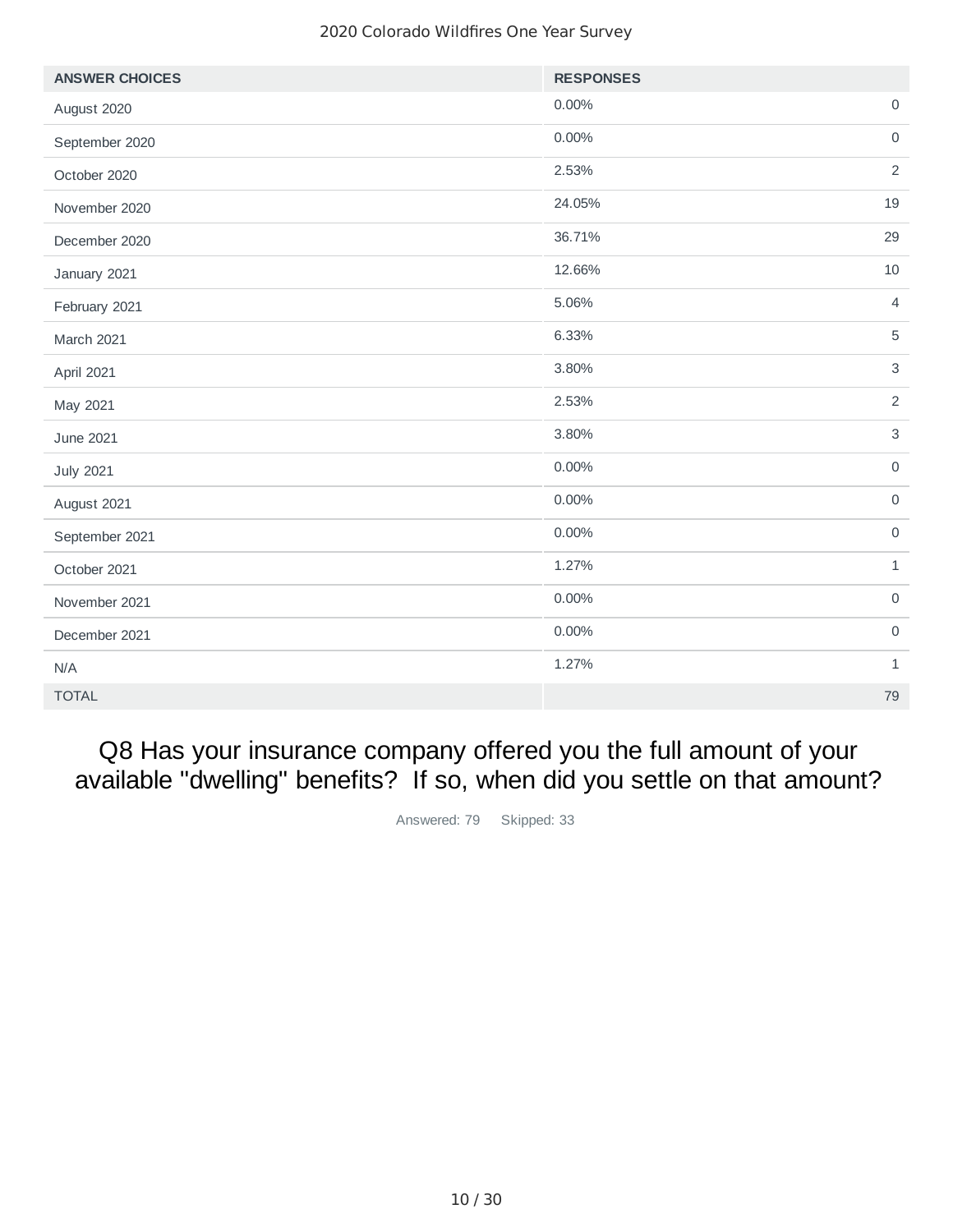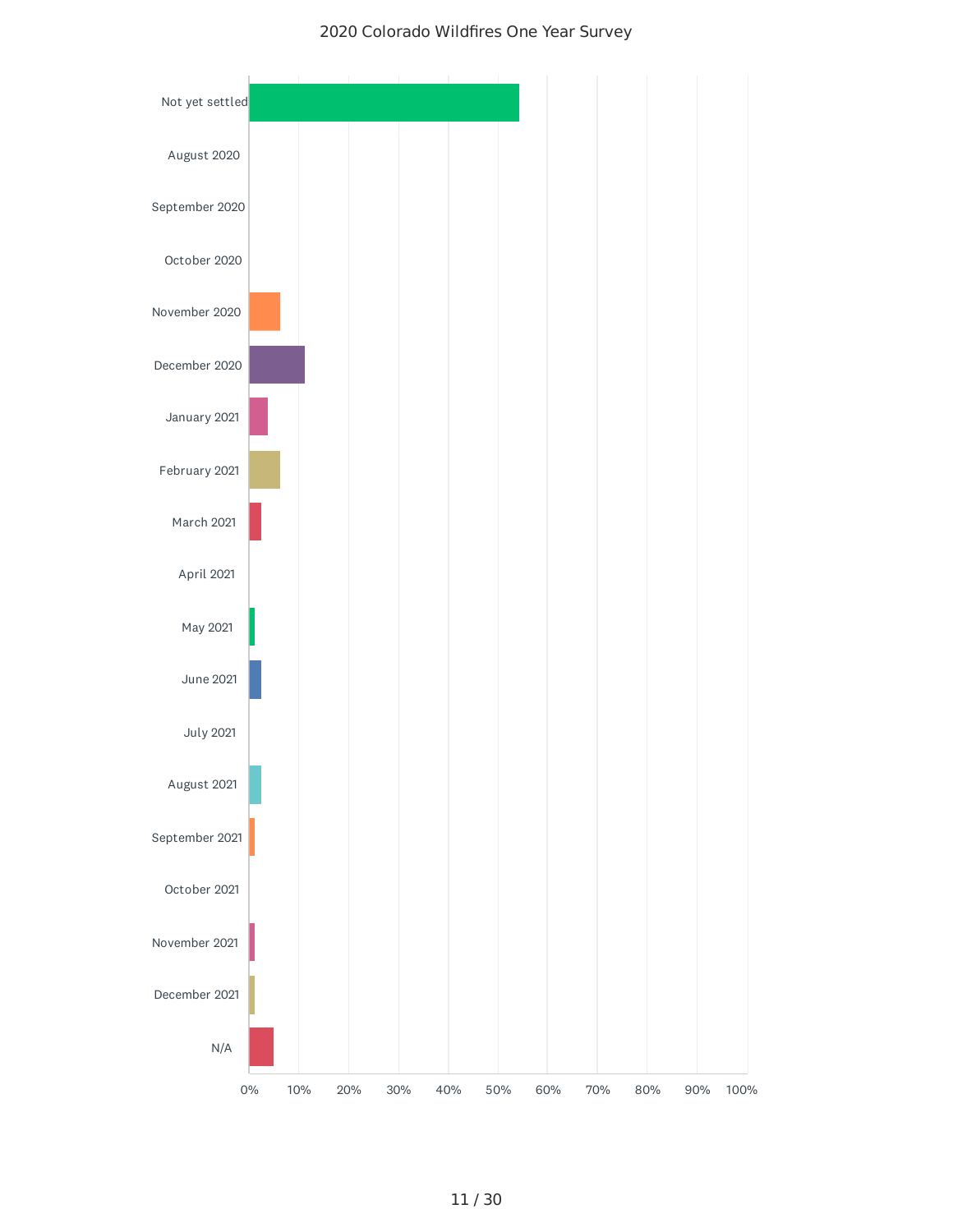| <b>ANSWER CHOICES</b> | <b>RESPONSES</b> |                     |
|-----------------------|------------------|---------------------|
| Not yet settled       | 54.43%           | 43                  |
| August 2020           | $0.00\%$         | $\mathsf{O}$        |
| September 2020        | $0.00\%$         | $\mathsf{O}\xspace$ |
| October 2020          | $0.00\%$         | $\mathsf{O}\xspace$ |
| November 2020         | 6.33%            | $\overline{5}$      |
| December 2020         | 11.39%           | $\boldsymbol{9}$    |
| January 2021          | 3.80%            | $\mathsf 3$         |
| February 2021         | 6.33%            | $\overline{5}$      |
| <b>March 2021</b>     | 2.53%            | $\sqrt{2}$          |
| April 2021            | $0.00\%$         | $\mathsf{O}\xspace$ |
| May 2021              | 1.27%            | $\mathbf 1$         |
| June 2021             | 2.53%            | $\overline{2}$      |
| <b>July 2021</b>      | $0.00\%$         | $\mathsf{O}$        |
| August 2021           | 2.53%            | $\overline{2}$      |
| September 2021        | 1.27%            | $\mathbf{1}$        |
| October 2021          | $0.00\%$         | $\mathsf O$         |
| November 2021         | 1.27%            | $\mathbf 1$         |
| December 2021         | 1.27%            | $\mathbf{1}$        |
| N/A                   | 5.06%            | $\overline{4}$      |
| <b>TOTAL</b>          |                  | 79                  |

### Q9 Is the pricing in your insurers estimates of your property damage accurate to current labor and material costs in your area?

Answered: 79 Skipped: 33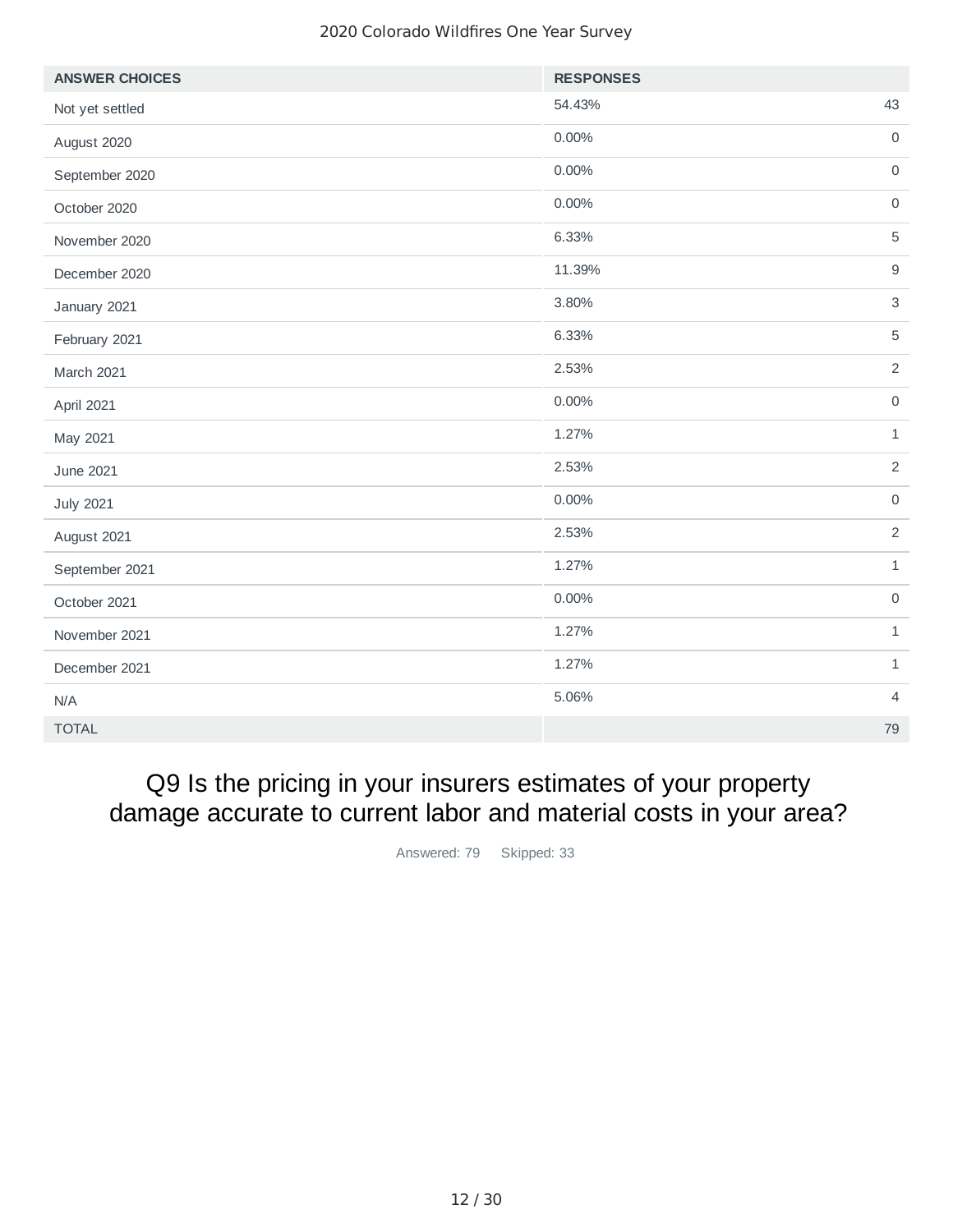2020 Colorado Wildfires One Year Survey



| <b>ANSWER CHOICES</b> | <b>RESPONSES</b> |    |
|-----------------------|------------------|----|
| Yes                   | 21.52%           | 17 |
| <b>No</b>             | 72.15%           | 57 |
| I don't know          | 6.33%            | 5  |
| <b>TOTAL</b>          |                  | 79 |

## Q10 Do you have enough insurance to cover the cost of repairing, replacing or rebuilding your home?

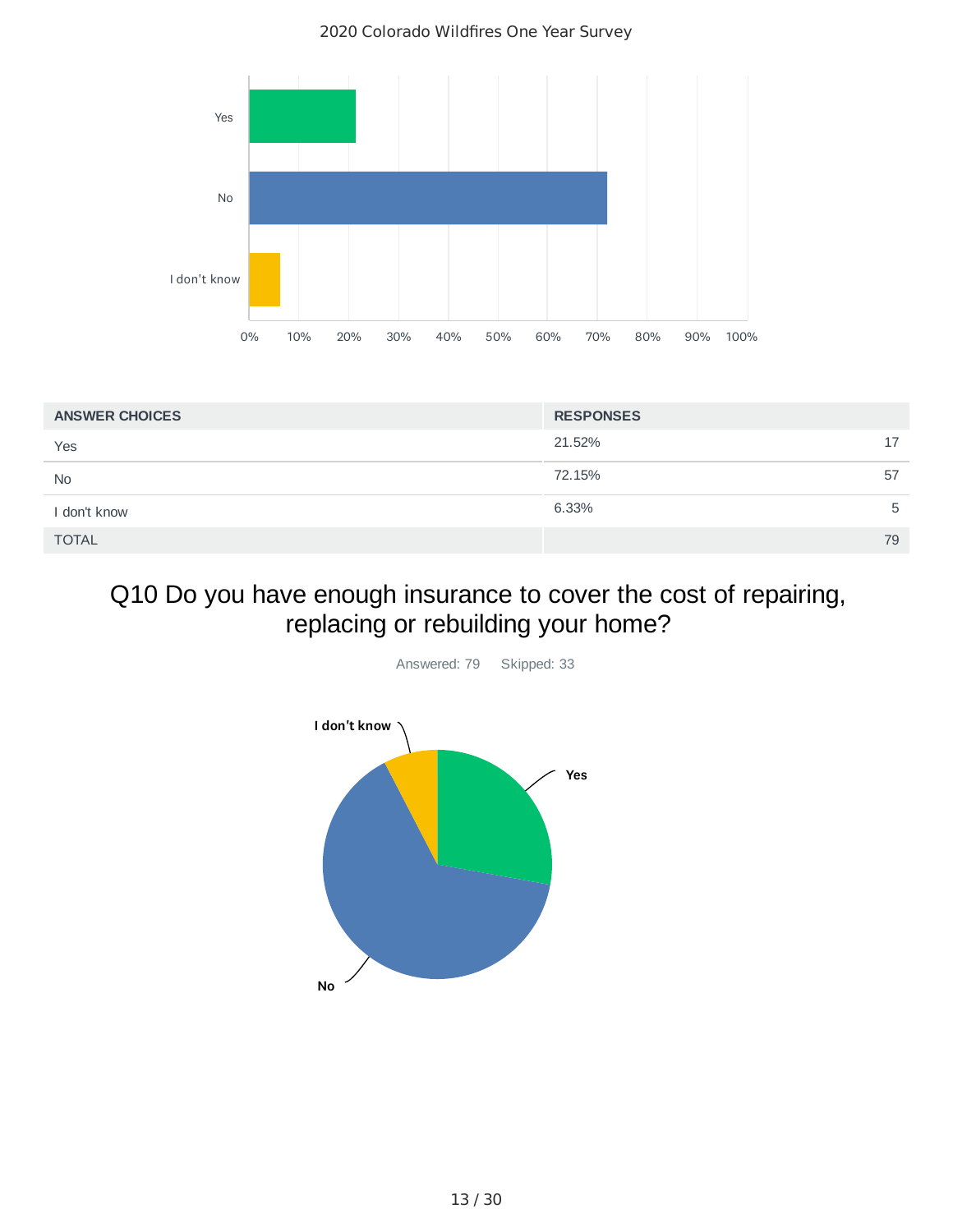| <b>ANSWER CHOICES</b> | <b>RESPONSES</b> |    |
|-----------------------|------------------|----|
| Yes                   | 27.85%           | 22 |
| <b>No</b>             | 64.56%           | 51 |
| I don't know          | 7.59%            | 6  |
| <b>TOTAL</b>          |                  | 79 |

## Q11 Do you plan to rebuild at the original location?



| <b>ANSWER CHOICES</b> | <b>RESPONSES</b> |    |
|-----------------------|------------------|----|
| Yes                   | 58.23%           | 46 |
| <b>No</b>             | 11.39%           | 9  |
| Still deciding        | 18.99%           | 15 |
| N/A                   | 11.39%           | 9  |
| <b>TOTAL</b>          |                  | 79 |

## Q12 Did your insurance company allow you to use your Additional / Temporary Living Expense benefits for a creative housing solution (something other than paying rent or staying in a hotel)?

Answered: 73 Skipped: 39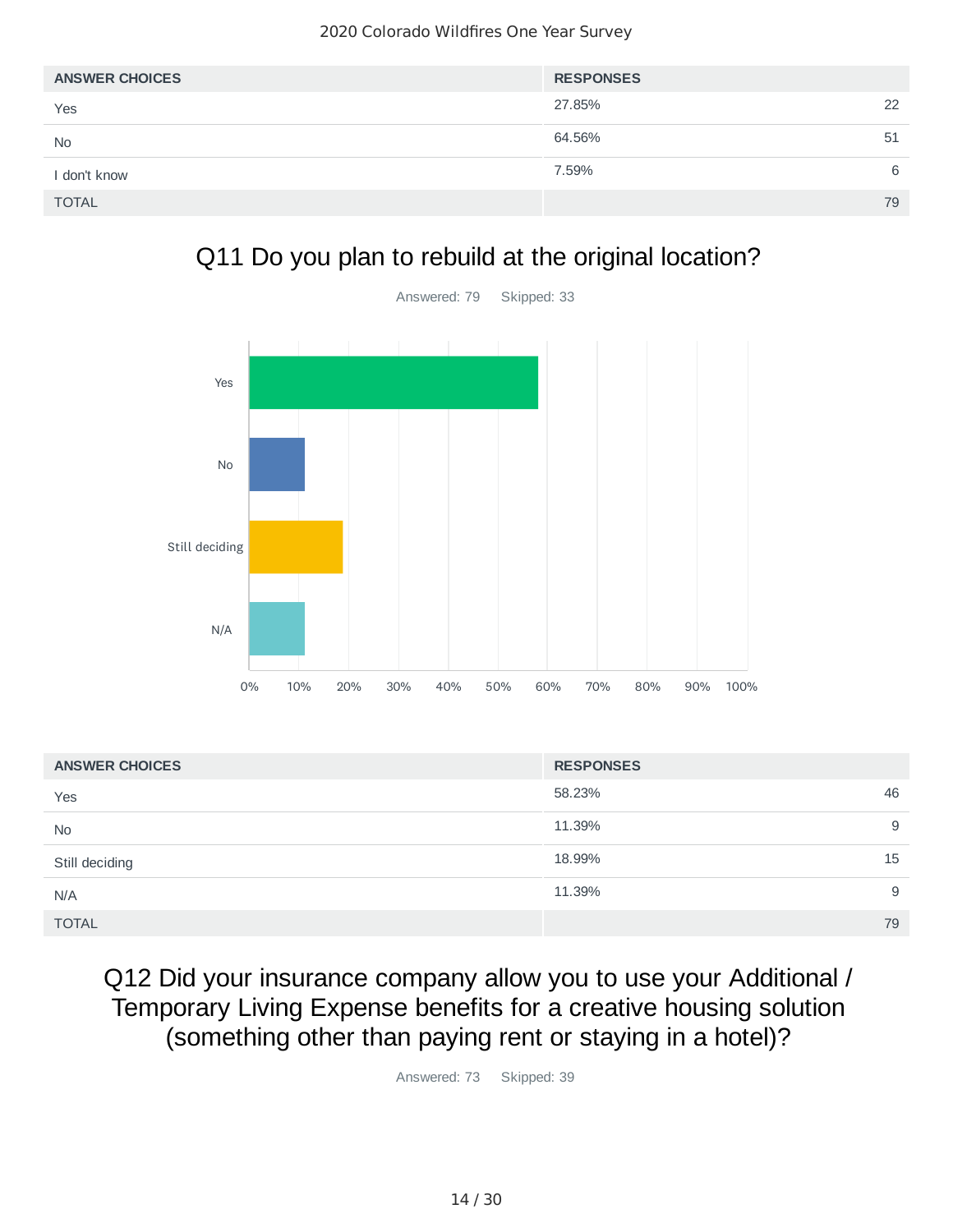

| <b>ANSWER CHOICES</b> | <b>RESPONSES</b> |    |
|-----------------------|------------------|----|
| Yes                   | 31.51%           | 23 |
| <b>No</b>             | 36.99%           | 27 |
| N/A                   | 31.51%           | 23 |
| <b>TOTAL</b>          |                  | 73 |

## Q13 Tell us about your "Additional Living Expenses" / "Loss of Use" coverage limits

Answered: 73 Skipped: 39

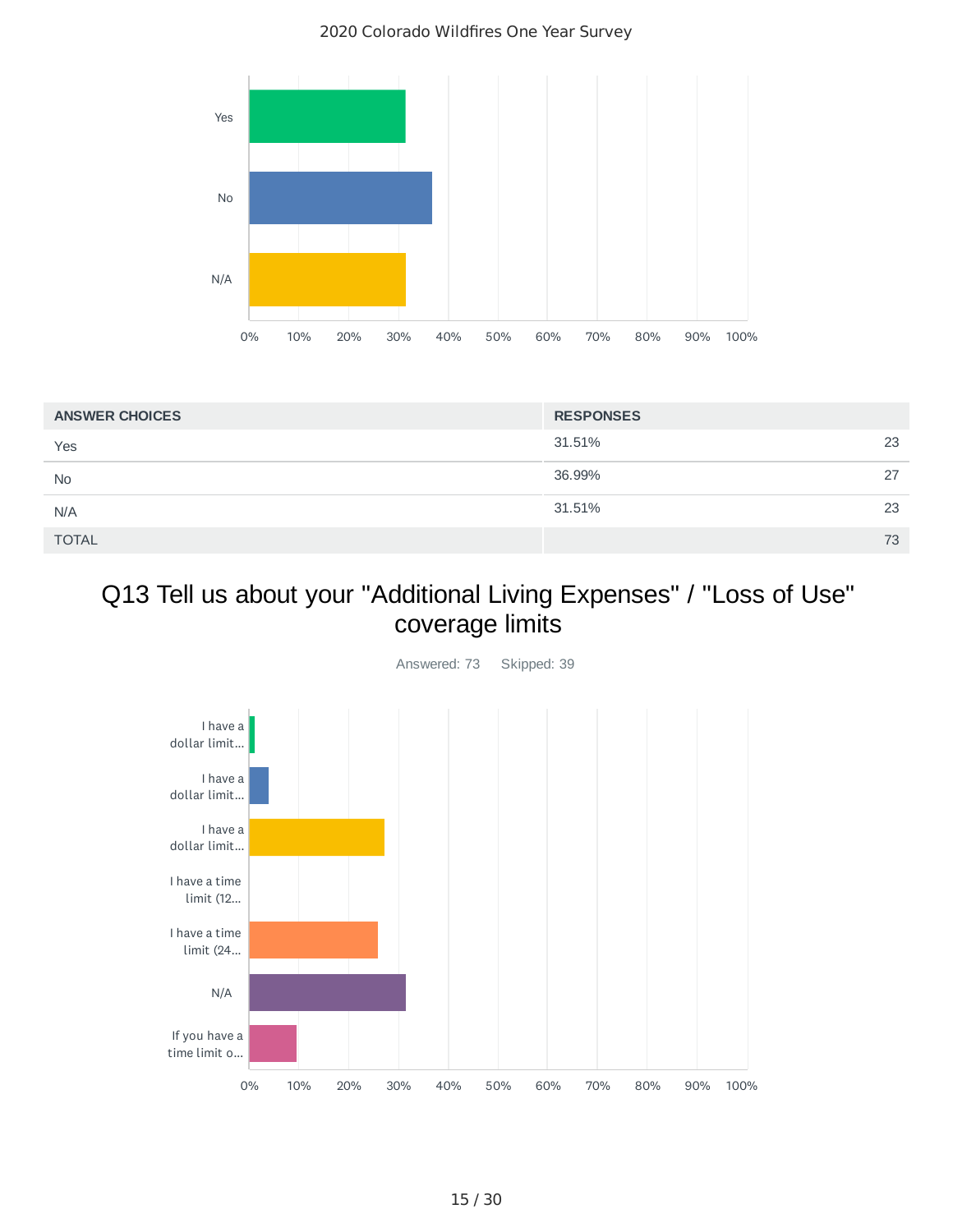| <b>ANSWER CHOICES</b>                                                                                                                                                                                              | <b>RESPONSES</b> |                |
|--------------------------------------------------------------------------------------------------------------------------------------------------------------------------------------------------------------------|------------------|----------------|
| I have a dollar limit and NO time limit                                                                                                                                                                            | 1.37%            | $\mathbf{1}$   |
| I have a dollar limit and a time limit (12 months)                                                                                                                                                                 | 4.11%            | 3              |
| I have a dollar limit and a time limit (24 months)                                                                                                                                                                 | 27.40%           | 20             |
| I have a time limit (12 months) and NO dollar limit                                                                                                                                                                | $0.00\%$         | $\Omega$       |
| I have a time limit (24 months) and NO dollar limit                                                                                                                                                                | 26.03%           | 19             |
| N/A                                                                                                                                                                                                                | 31.51%           | 23             |
| If you have a time limit of less than 24 months of Additional Living Expense Coverage, do you recall your insurance<br>agent or broker offering you this enhanced coverage when you bought or renewed your policy? | 9.59%            | $\overline{7}$ |
| <b>TOTAL</b>                                                                                                                                                                                                       |                  | 73             |

## Q14 Did your insurer pay personal property/contents benefits without requiring you to submit an itemized home inventory?

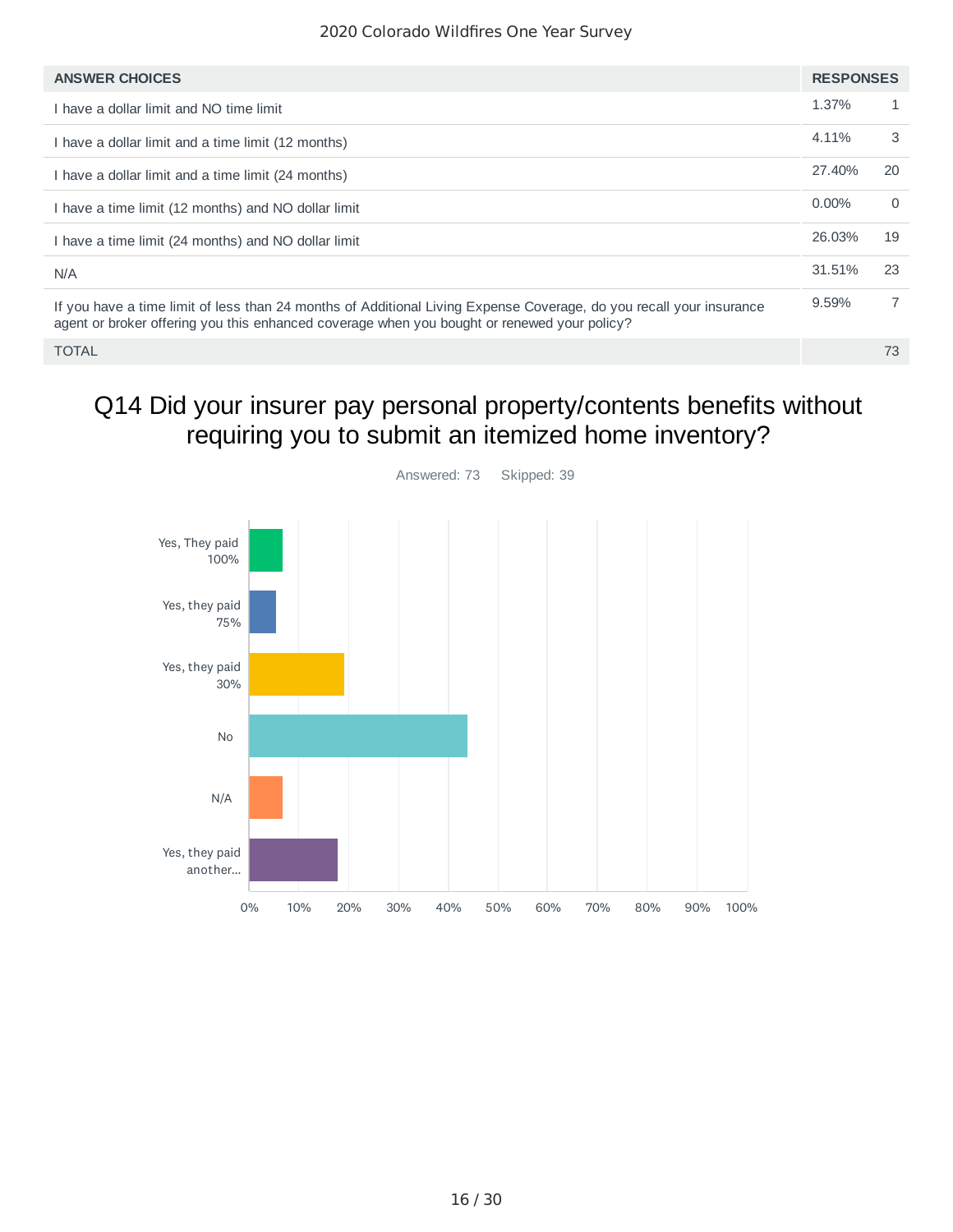| <b>ANSWER CHOICES</b>                              | <b>RESPONSES</b> |                |
|----------------------------------------------------|------------------|----------------|
| Yes, They paid 100%                                | 6.85%            | 5              |
| Yes, they paid 75%                                 | 5.48%            | $\overline{4}$ |
| Yes, they paid 30%                                 | 19.18%           | 14             |
| <b>No</b>                                          | 43.84%           | 32             |
| N/A                                                | 6.85%            | 5              |
| Yes, they paid another percentage (please specify) | 17.81%           | 13             |
| <b>TOTAL</b>                                       |                  | 73             |

### Q15 For your personal property/contents claim, did your insurer: (please check all that apply)

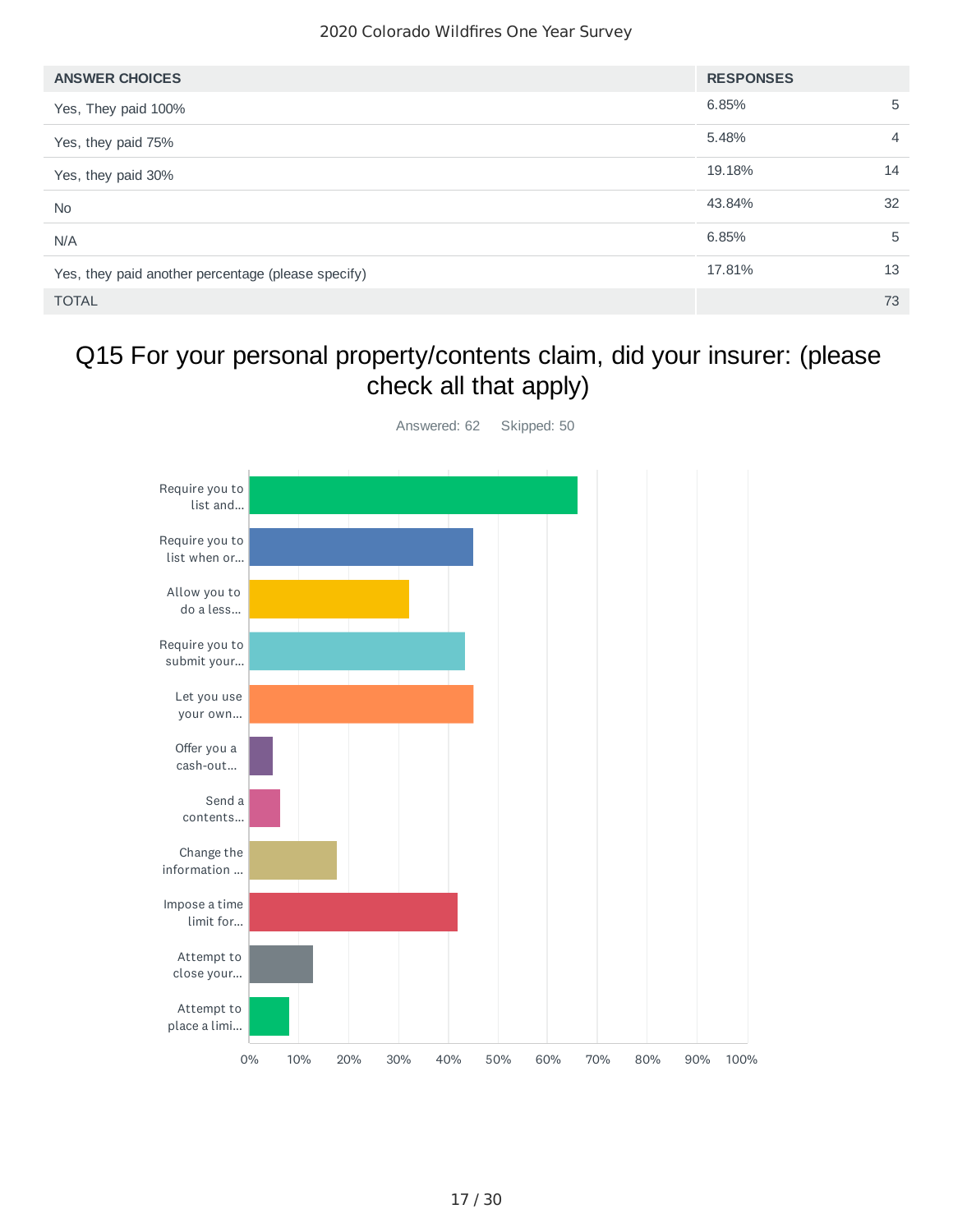| <b>ANSWER CHOICES</b>                                                                                                                                              | <b>RESPONSES</b> |    |
|--------------------------------------------------------------------------------------------------------------------------------------------------------------------|------------------|----|
| Require you to list and describe every single damaged or destroyed item                                                                                            | 66.13%           | 41 |
| Require you to list when or where each item was obtained                                                                                                           | 45.16%           | 28 |
| Allow you to do a less specific inventory with similar items grouped together (for example: Books, 50, Sheet sets, 5,<br>etc.)                                     | 32.26%           | 20 |
| Require you to submit your inventory on a specific form or software program                                                                                        | 43.55%           | 27 |
| Let you use your own inventory form                                                                                                                                | 45.16%           | 28 |
| Offer you a cash-out contents settlement to close this portion of your claim                                                                                       | 4.84%            | 3  |
| Send a contents "specialist" to help you prepare your inventory                                                                                                    | 6.45%            | 4  |
| Change the information you provided on your home inventory to a different brand, quality or price?                                                                 | 17.74%           | 11 |
| Impose a time limit for submitting your inventory                                                                                                                  | 41.94%           | 26 |
| Attempt to close your contents claim                                                                                                                               | 12.90%           | 8  |
| Attempt to place a limit on the time you can replace your property and receive replacement value payments shorter<br>than 365 days after your ALE coverage expires | 8.06%            | 5  |
|                                                                                                                                                                    |                  |    |

Total Respondents: 62

### Q16 Did your insurance company explain "depreciation" or "hold-backs" and what you need to do to collect full replacement value on items that have depreciated?

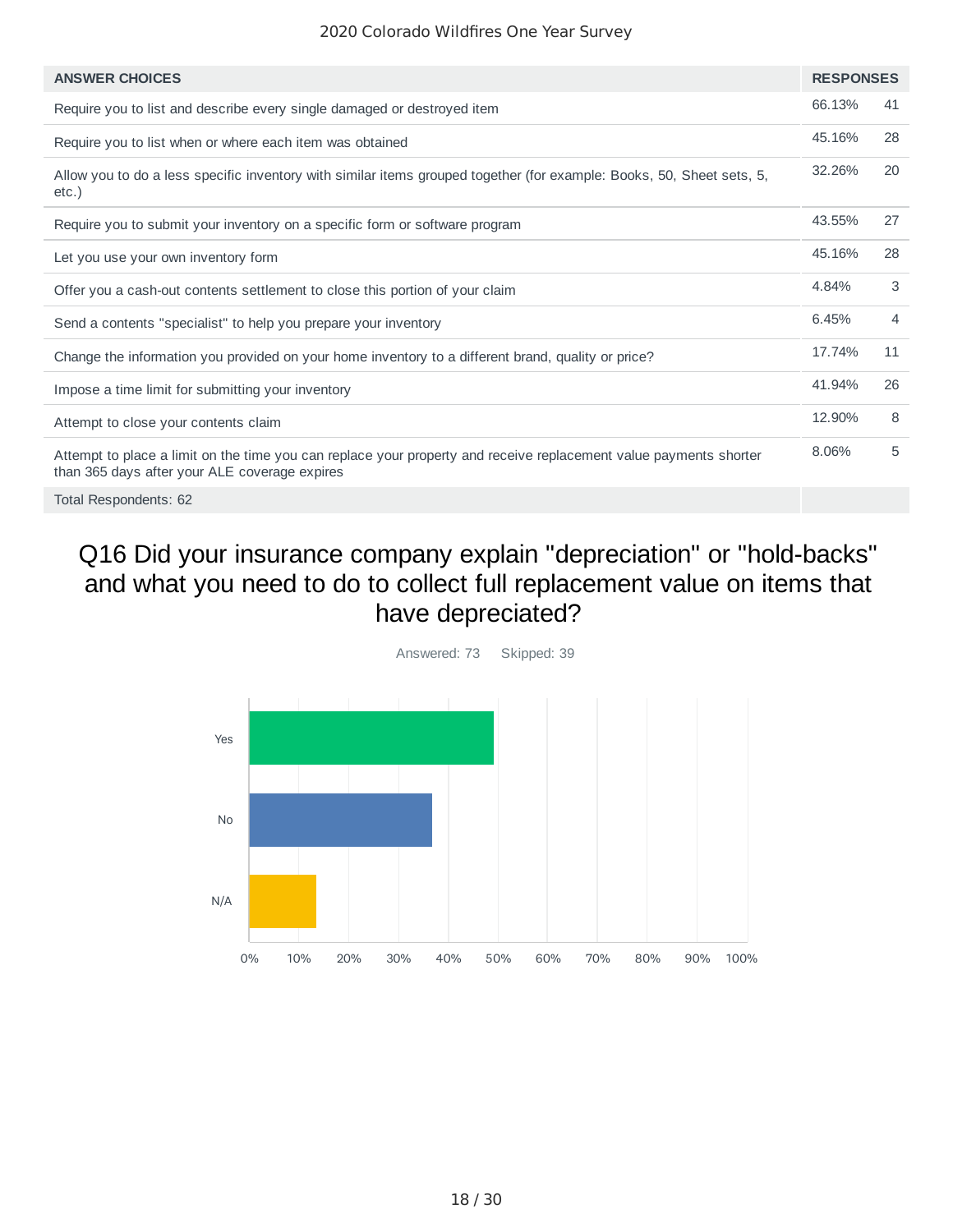| <b>ANSWER CHOICES</b> | <b>RESPONSES</b> |    |
|-----------------------|------------------|----|
| Yes                   | 49.32%           | 36 |
| <b>No</b>             | 36.99%           | 27 |
| N/A                   | 13.70%           | 10 |
| <b>TOTAL</b>          |                  | 73 |

#### Q17 Have you experienced any of the following problems? (please check all that apply)



19 / 30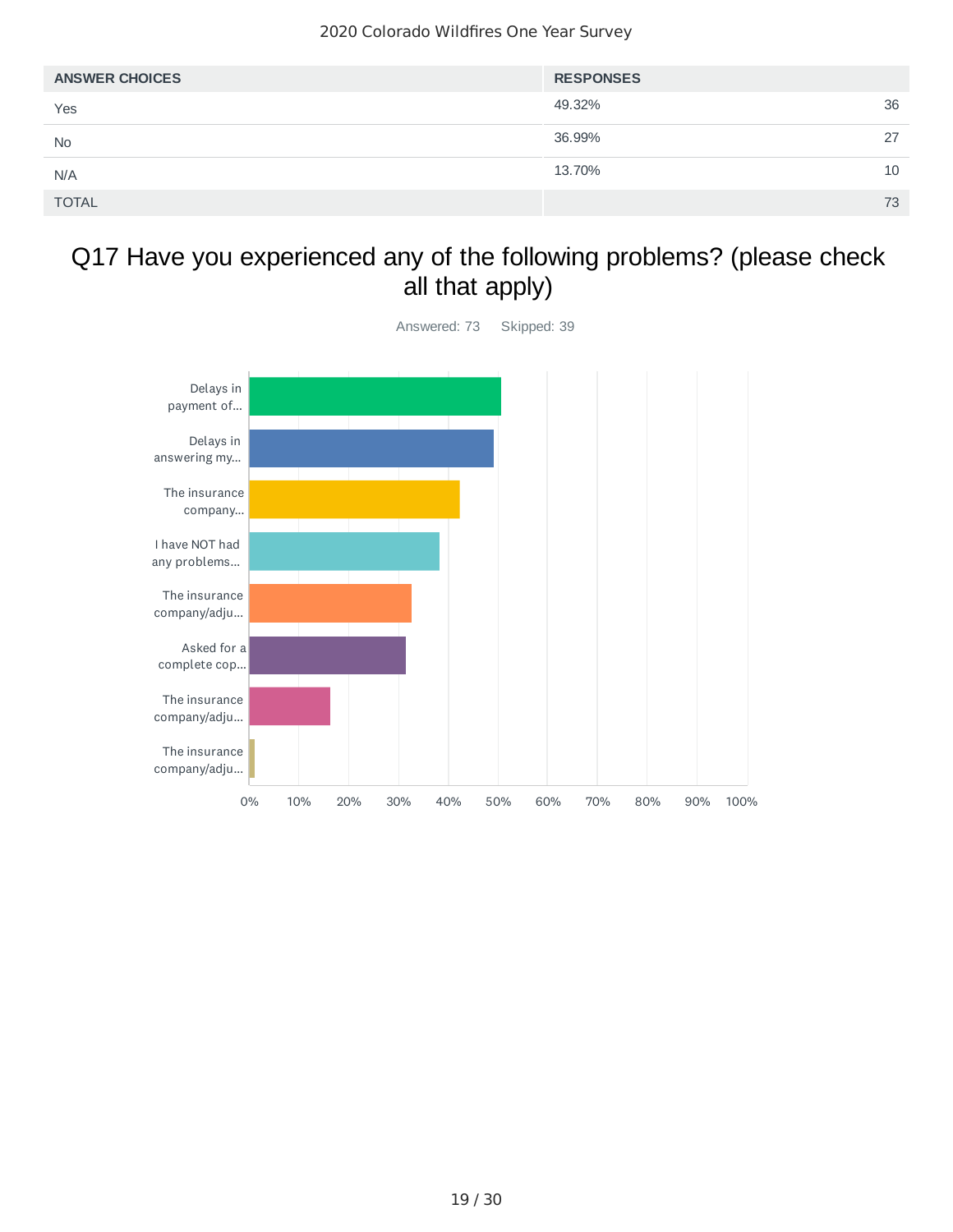| <b>ANSWER CHOICES</b>                                                                             | <b>RESPONSES</b> |    |
|---------------------------------------------------------------------------------------------------|------------------|----|
| Delays in payment of policy benefits                                                              | 50.68%           | 37 |
| Delays in answering my questions, phone calls and/or emails                                       | 49.32%           | 36 |
| The insurance company switched adjusters and we had to keep starting from scratch                 | 42.47%           | 31 |
| I have NOT had any problems with my insurance claim or with the insurance company representatives | 38.36%           | 28 |
| The insurance company/adjuster made a "lowball" settlement offer                                  | 32.88%           | 24 |
| Asked for a complete copy of my policy and it took a long time (more than 30 days) to receive it  | 31.51%           | 23 |
| The insurance company/adjuster brought in experts I didn't trust                                  | 16.44%           | 12 |
| The insurance company/adjuster required me to hire their contractor                               | 1.37%            | 1  |
| Total Respondents: 73                                                                             |                  |    |

### Q18 How many adjusters have been assigned to your claim?

![](_page_19_Figure_3.jpeg)

Answered: 71 Skipped: 41

| <b>ANSWER CHOICES</b> | <b>RESPONSES</b>      |
|-----------------------|-----------------------|
|                       | 18<br>25%             |
| 2                     | 20%<br>14             |
| 3                     | 12<br>17%             |
| $\overline{4}$        | 13%<br>9              |
| 5                     | 6%<br>$\overline{4}$  |
| 6                     | 10%<br>$\overline{7}$ |
| $7+$                  | 10%<br>$\overline{7}$ |
| <b>TOTAL</b>          | 71                    |

## Q19 Have you filed a complaint with the Colorado Division of Insurance (DORA)?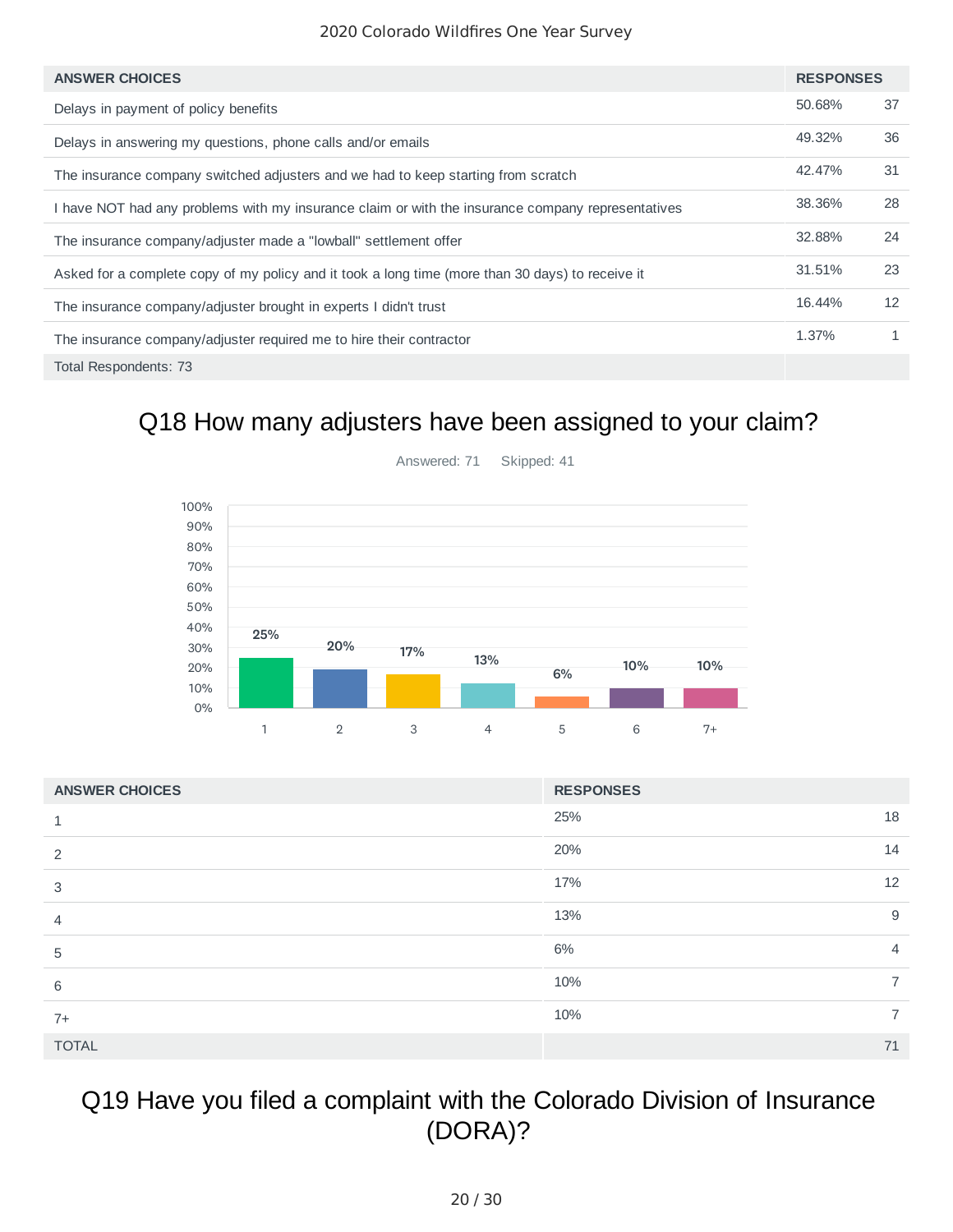Answered: 73 Skipped: 39

![](_page_20_Figure_2.jpeg)

| <b>ANSWER CHOICES</b>                                                                          | <b>RESPONSES</b> |    |
|------------------------------------------------------------------------------------------------|------------------|----|
| No, I do not have any complaints                                                               | 41.10%           | 30 |
| No, I have a problem with my insurance company, but have chosen not to file a formal complaint | 23.29%           | 17 |
| Yes, I filed a complaint                                                                       | 23.29%           | 17 |
| I don't know what DORA is                                                                      | 12.33%           | 9  |
| <b>TOTAL</b>                                                                                   |                  | 73 |

#### Q20 Have you hired any professionals/experts to help you on your insurance claim related to the wildfire?

Answered: 72 Skipped: 40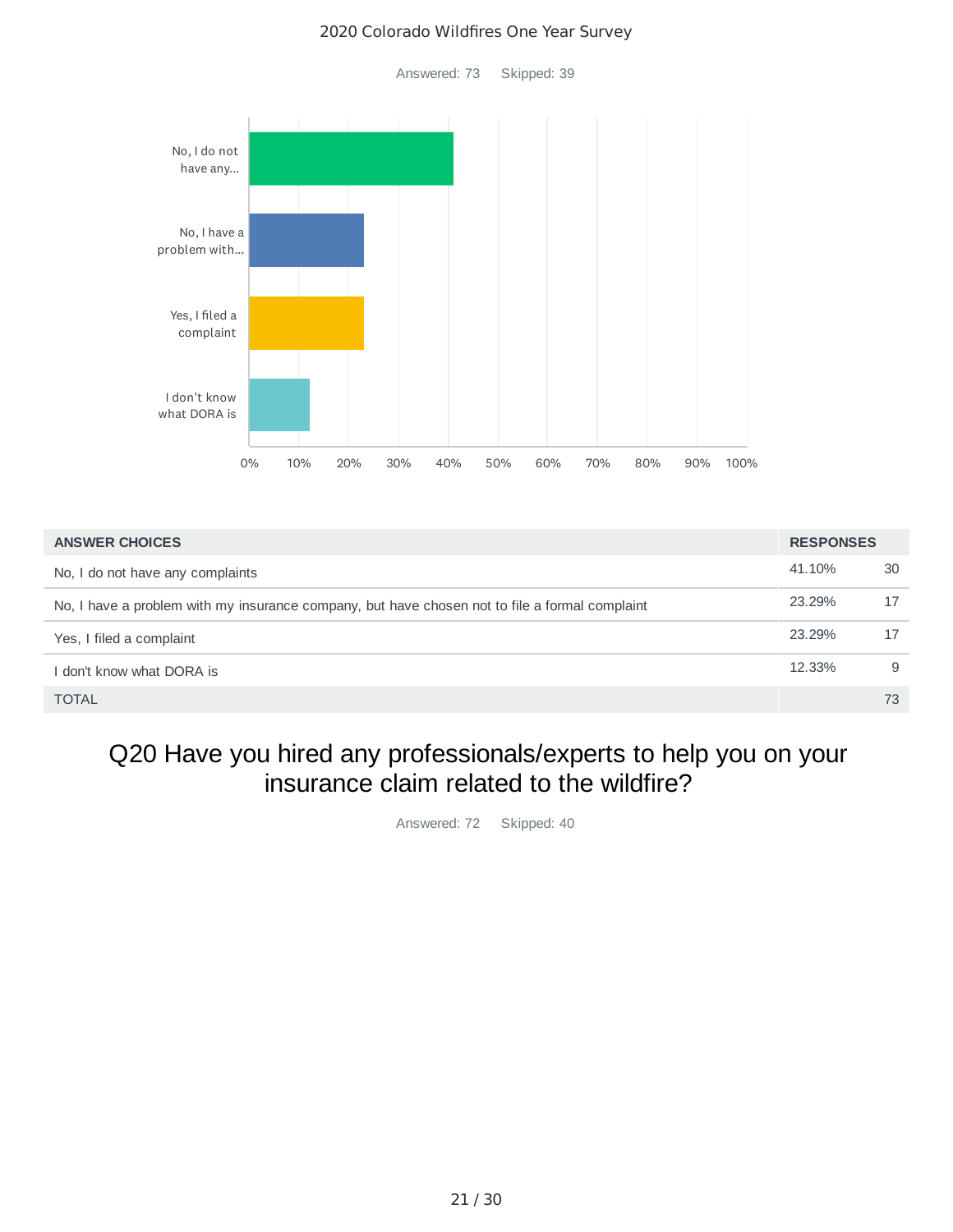![](_page_21_Figure_1.jpeg)

| <b>ANSWER CHOICES</b>                             | <b>RESPONSES</b> |             |
|---------------------------------------------------|------------------|-------------|
| No, I have not hired any professionals or experts | 51.39%           | 37          |
| Other, please specify                             | 22.22%           | 16          |
| Attorney                                          | 20.83%           | 15          |
| Public Adjuster                                   | 15.28%           | 11          |
| <b>Construction Cost Estimator</b>                | 9.72%            | 7           |
| <b>Structural Engineer</b>                        | 8.33%            | 6           |
| Appraiser                                         | 4.17%            | 3           |
| Hygienist/Air Quality Expert                      | 2.78%            | 2           |
| Soil Engineer/Expert                              | 1.39%            | 1           |
| Contents/Personal Property Specialist             | 0.00%            | $\mathbf 0$ |
| Total Respondents: 72                             |                  |             |

# Q21 Has COVID impacted your progress in moving your recovery and/or your insurance claim forward?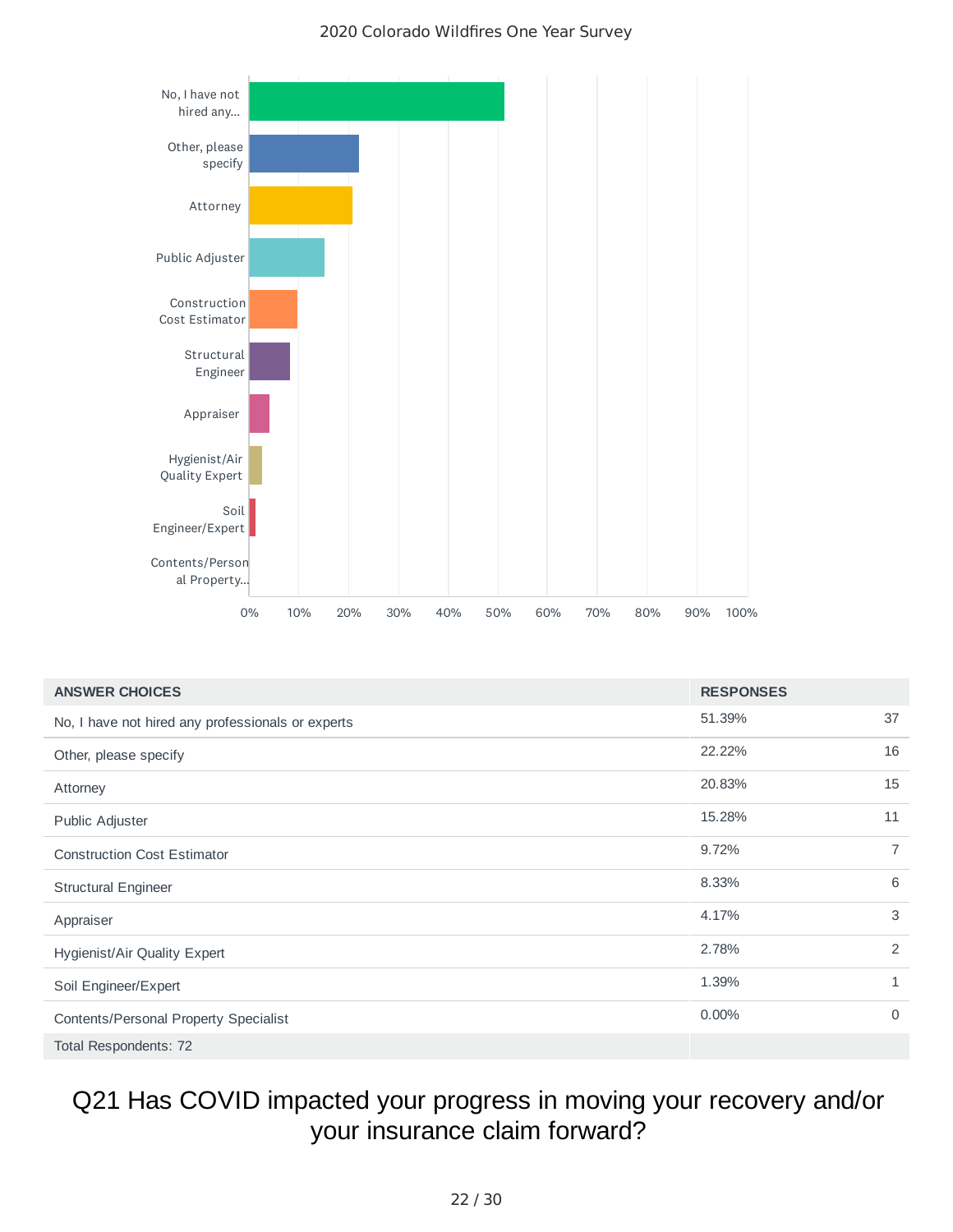Answered: 71 Skipped: 41

![](_page_22_Figure_2.jpeg)

| <b>ANSWER CHOICES</b> | <b>RESPONSES</b> |    |
|-----------------------|------------------|----|
| Yes                   | 38.03%           | 27 |
| <b>No</b>             | 61.97%           | 44 |
| <b>TOTAL</b>          |                  | 71 |

## Q22 Which United Policyholders resources have you used? (please check all that apply)

Answered: 71 Skipped: 41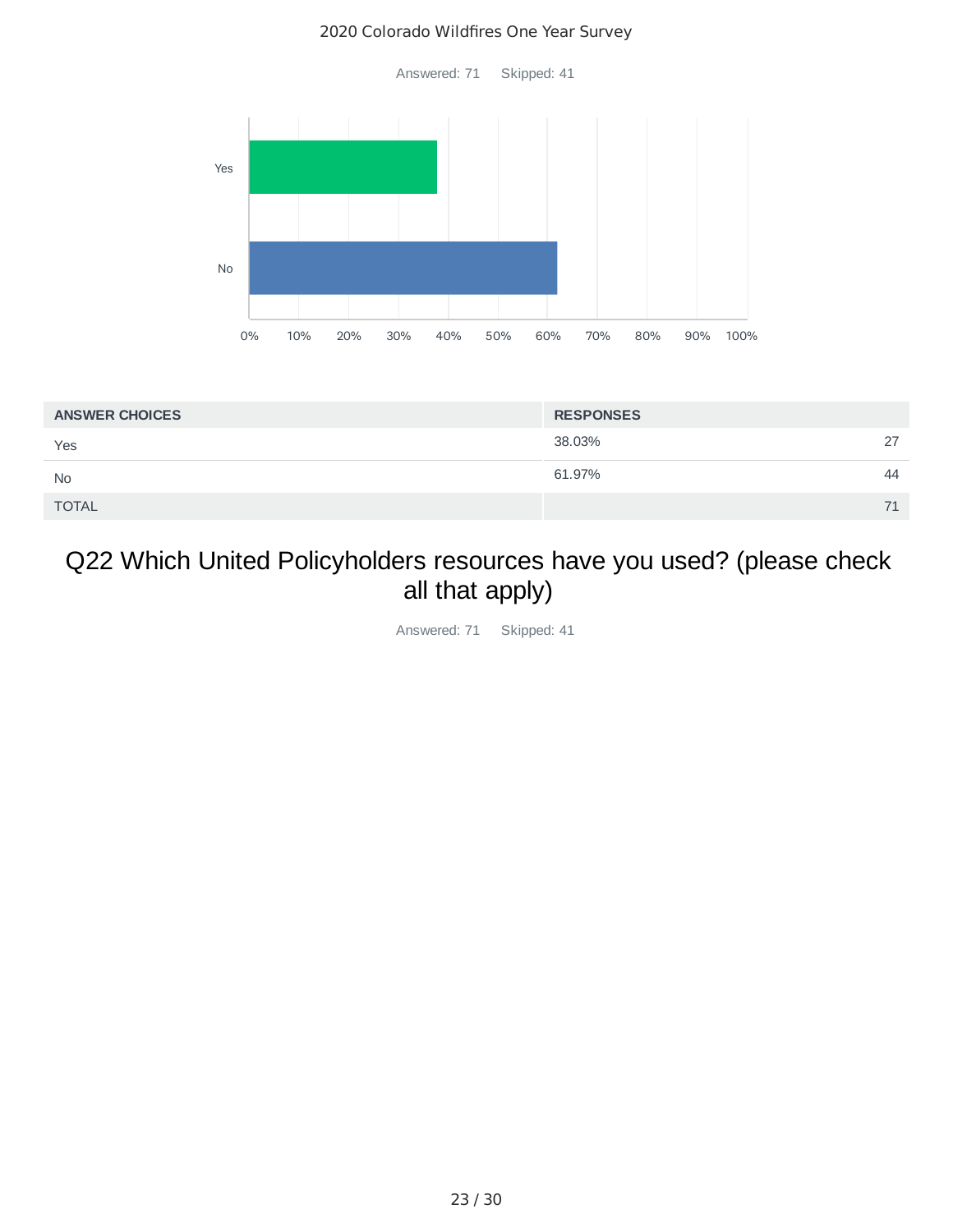![](_page_23_Figure_1.jpeg)

| <b>ANSWER CHOICES</b>                                                        | <b>RESPONSES</b> |                |
|------------------------------------------------------------------------------|------------------|----------------|
| Roadmap to Recovery Educational Meetings/Workshops (live or recorded)        | 43.66%           | 31             |
| None of the above                                                            | 43.66%           | 31             |
| <b>O&amp;A Webinars</b>                                                      | 32.39%           | 23             |
| The Disaster Recovery Handbook and Household Inventory Guide ("yellow book") | 19.72%           | 14             |
| Website Resources at www.uphelp.org                                          | 16.90%           | 12             |
| Survivor to Survivor Forums                                                  | 14.08%           | 10             |
| UP Sample Letters                                                            | 11.27%           | 8              |
| Other (please specify)                                                       | 9.86%            | $\overline{7}$ |
| UP Home Inventory Spreadsheet                                                | 8.45%            | 6              |
| Pro bono (free) Professional Legal Help Clinic                               | $0.00\%$         | $\Omega$       |
| Total Respondents: 71                                                        |                  |                |

### Q23 Which topics would you like us to cover at future Roadmap to Recovery Workshops?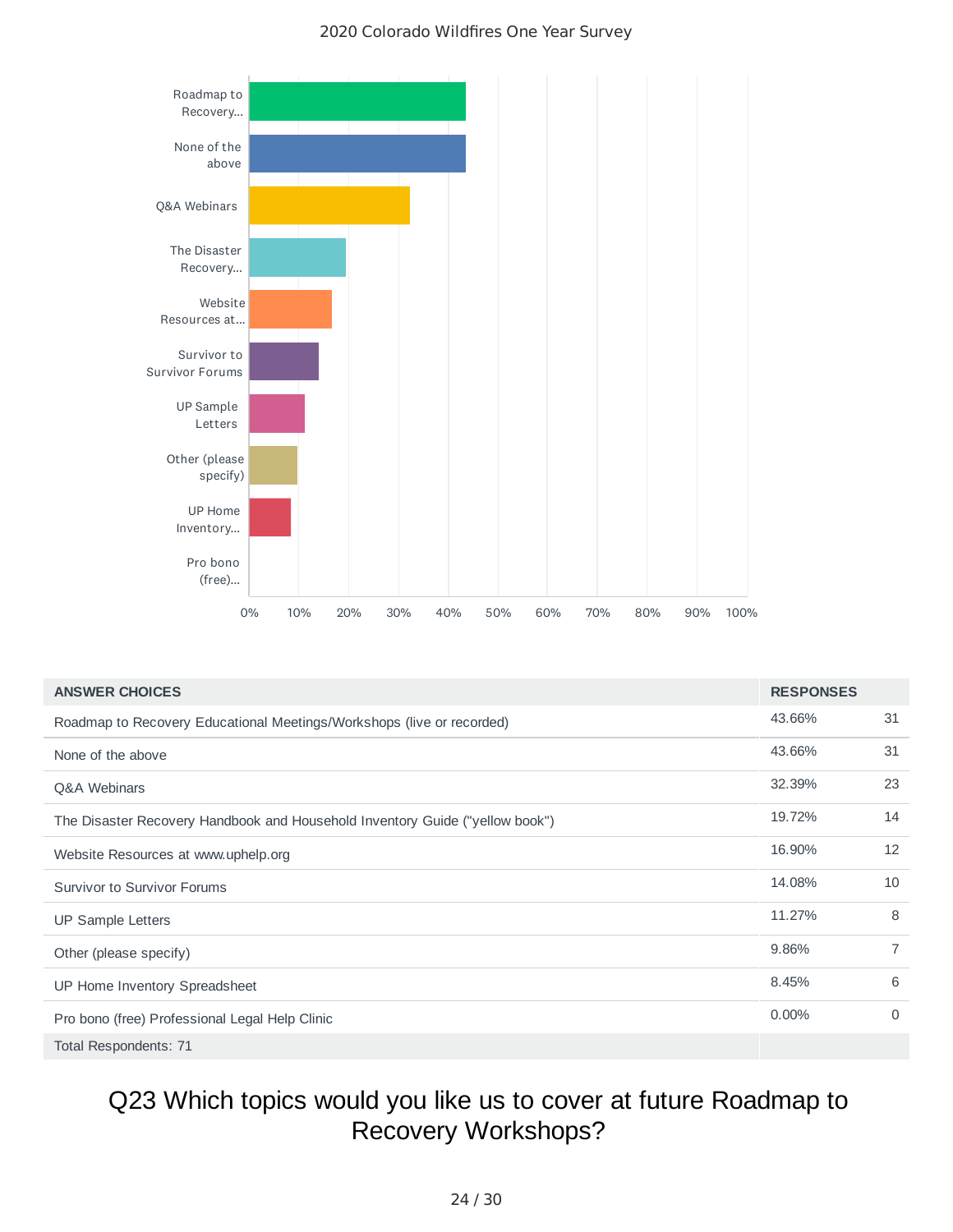Answered: 23 Skipped: 89

### Q24 How are you getting information about wildfire recovery help events and information? (Please check all that apply)

![](_page_24_Figure_3.jpeg)

| <b>ANSWER CHOICES</b>                                          | <b>RESPONSES</b> |    |
|----------------------------------------------------------------|------------------|----|
| County / Local Government emails or website                    | 52.17%           | 36 |
| Local newspaper                                                | 43.48%           | 30 |
| Email alerts from United Policyholders                         | 39.13%           | 27 |
| Facebook                                                       | 37.68%           | 26 |
| Local community organization                                   | 36.23%           | 25 |
| please let us know your PREFERRED way of receiving information | 36.23%           | 25 |
| www.uphelp.org/Colorado                                        | 11.59%           | 8  |
| Nextdoor                                                       | 4.35%            | 3  |
| Total Respondents: 69                                          |                  |    |

### Q25 Have United Policyholders' services been helpful to you?

Answered: 40 Skipped: 72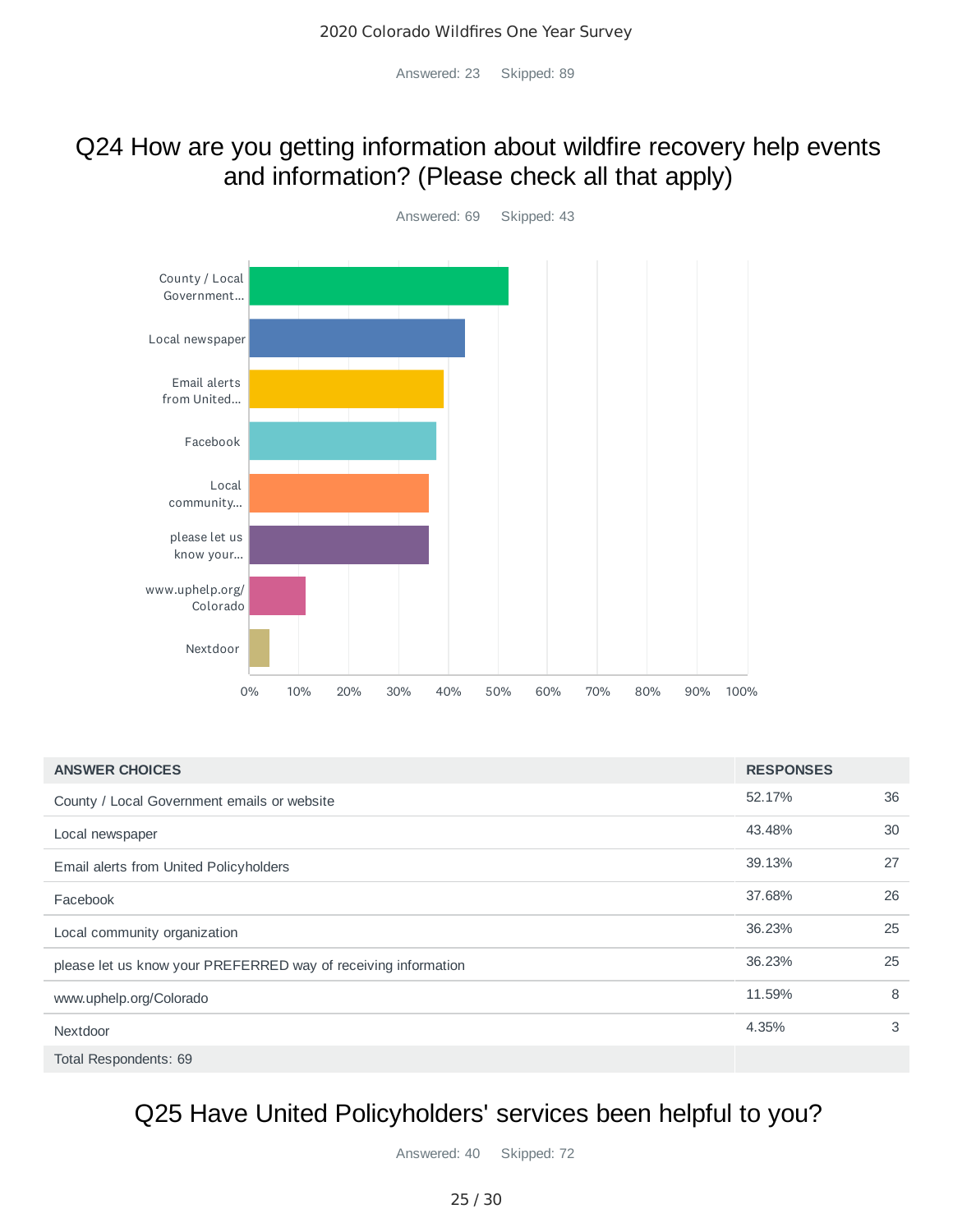![](_page_25_Figure_1.jpeg)

| <b>ANSWER CHOICES</b> | <b>RESPONSES</b> |    |
|-----------------------|------------------|----|
| Yes                   | 82.50%           | 33 |
| <b>No</b>             | 17.50%           |    |
| <b>TOTAL</b>          |                  | 40 |

## Q26 What are your biggest sources of post-fire stress? (choose up to three)

Answered: 71 Skipped: 41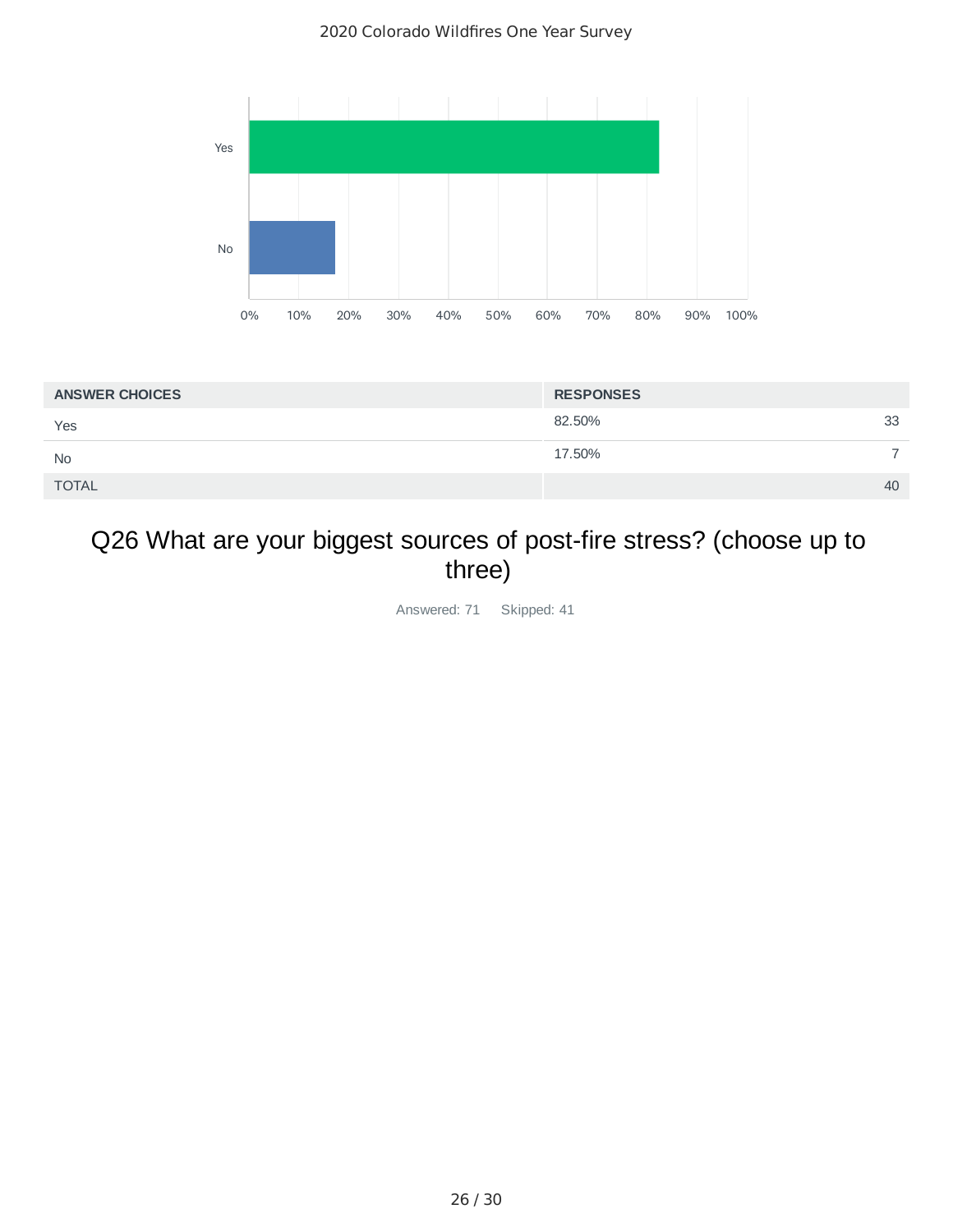![](_page_26_Figure_1.jpeg)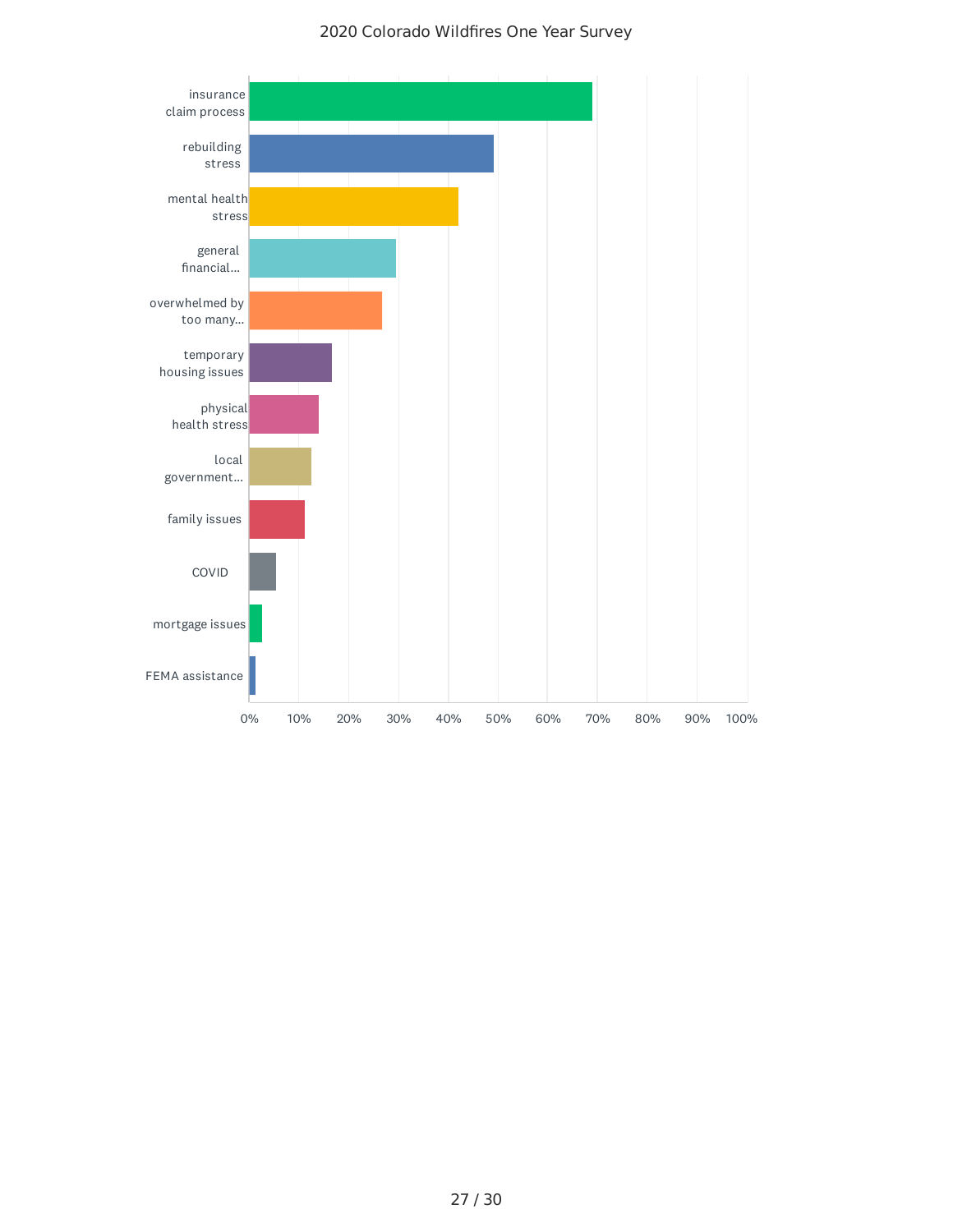| <b>ANSWER CHOICES</b>             | <b>RESPONSES</b> |                |
|-----------------------------------|------------------|----------------|
| insurance claim process           | 69.01%           | 49             |
| rebuilding stress                 | 49.30%           | 35             |
| mental health stress              | 42.25%           | 30             |
| general financial stress          | 29.58%           | 21             |
| overwhelmed by too many decisions | 26.76%           | 19             |
| temporary housing issues          | 16.90%           | 12             |
| physical health stress            | 14.08%           | 10             |
| local government hoops            | 12.68%           | 9              |
| family issues                     | 11.27%           | 8              |
| <b>COVID</b>                      | 5.63%            | $\overline{4}$ |
| mortgage issues                   | 2.82%            | 2              |
| FEMA assistance                   | 1.41%            | 1              |
| Total Respondents: 71             |                  |                |

### Q27 Have you received a "non-renewal" notice from your insurance coverage since the fire?

![](_page_27_Figure_3.jpeg)

| <b>ANSWER CHOICES</b> | <b>RESPONSES</b> |
|-----------------------|------------------|
| Yes                   | 6.33%<br>5       |
| <b>No</b>             | 68<br>86.08%     |
| N/A                   | 7.59%<br>6       |
| <b>TOTAL</b>          | 79               |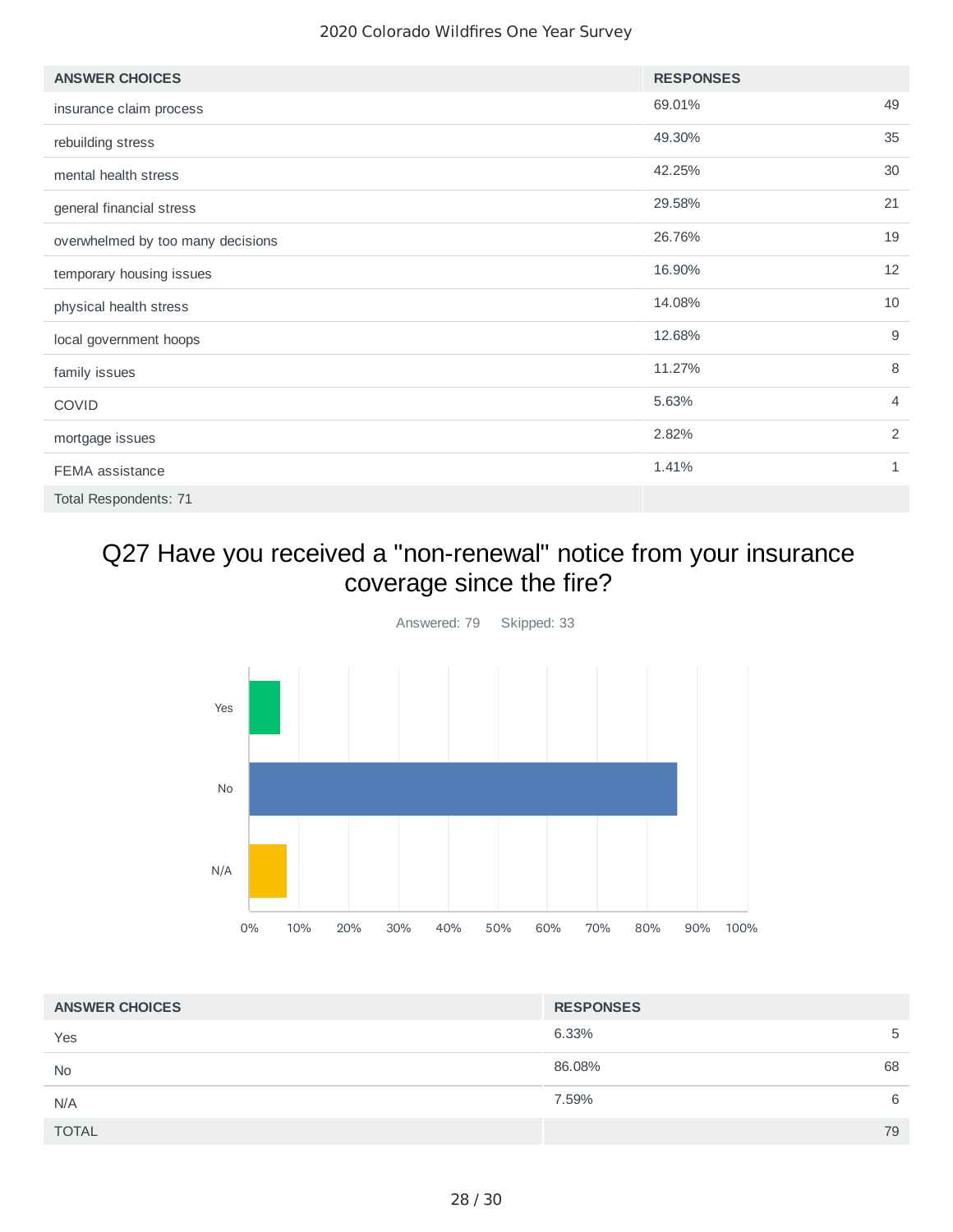#### Q28 Would you like to be notified of opportunities to share your story with the media?

![](_page_28_Figure_2.jpeg)

![](_page_28_Figure_3.jpeg)

Answered: 38 Skipped: 74

Q30 This is a confidential survey and no personal information about you will be revealed without your express consent. You can participate anonymously if you so choose. Any reports that result from this survey will be based on aggregate data. We will not sell or share our mailing lists or the email addresses of people who complete UP surveys or communicate with UP. By completing the form below you will help ensure the validity of our survey and aid us in analyzing the survey data. As a thank you for completing the survey, your email address will be entered into a drawing to win a \$50 Amazon giftcard. The winner will be notified via email.

Answered: 60 Skipped: 52